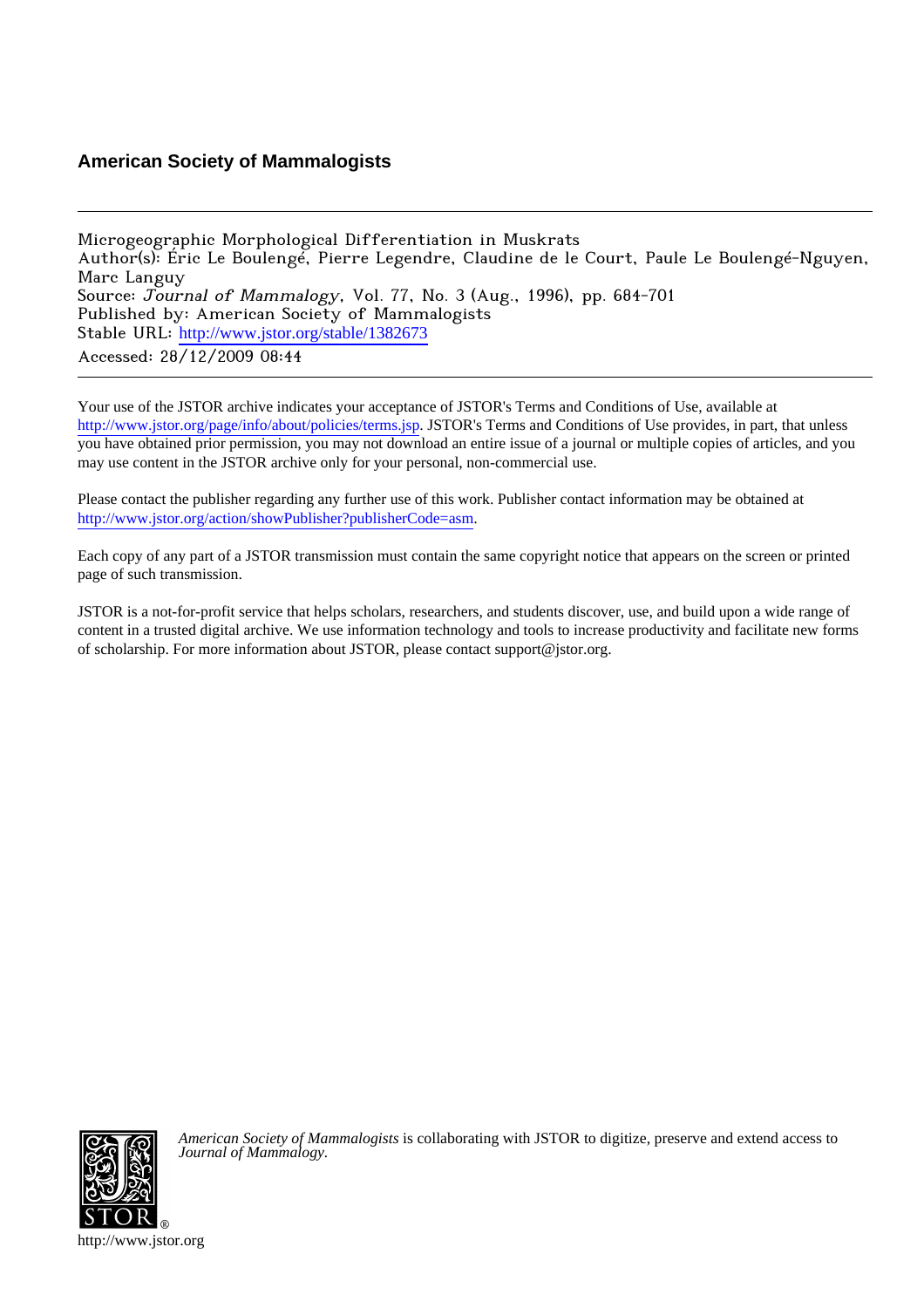# **MICROGEOGRAPHIC MORPHOLOGICAL DIFFERENTIATION IN MUSKRATS**

**ERIC LE BOULENG9, PIERRE LEGENDRE, CLAUDINE DE LE COURT,**  PAULE LE BOULENGÉ-NGUYEN, AND MARC LANGUY

Unité de Biométrie (ELB, PLB-N), and Unité d'Écologie (CC, ML), **Universite catholique de Louvain, Place Croix du Sud, Numero 2, B-1348 Louvain-la-Neuve, Belgium**  Département de sciences biologiques, Université de Montréal, Case postale 6128, succursale Centre-ville, Montréal, Québec H3C 3J7, Canada (PL)

**Cranial morphometry was studied in local populations of muskrats inhabiting ponds along various tributaries in a single river drainage (150 km2) in southern Belgium. Despite the absence of noticeable environmental heterogeneity across this region, significant morphological differences were found among local populations. This differentiation was not related to gender, and it remained after controlling for the age and size components of variation. Spatial analysis confirmed the existence of a microgeographic pattern of differentiation,**  which is related to variation in shape of skull. Isolation by distance along corridors is **proposed as a mechanism to account for the observed pattern of differentiation. This mechanism involves population isolation, genetic drift, and a small amount of socially-induced gene flow among local populations that mainly are connected to one another through the river network. According to this model, the distance between local populations is suitably represented by the number of "decisions" a muskrat must make when travelling along the course of the river from one tributary to another. Data are consistent with 10 quantitative predictions derived from the proposed model involving morphological, straight-line, and "decision" distances among populations.** 

**Key words: Ondatra zibethicus, muskrat, Mantel test, morphometry, skull** 

**Individuals of sexually reproducing species differ phenotypically and genetically. A detailed study of the sources of differentiation among intraspecific groups of individuals may provide clues concerning mechanisms of microevolution (Gould and Johnston, 1972; Smith et al., 1978). Differentiation may be assessed based on nuclear or mitochondrial DNA, or through phenotypic manifestations such as allozymes or epigenetic variants, or morphometric variation (Bauchau, 1988; Jones et al., 1980). Morphology has the advantage of being easy to measure and polygenically controlled (Atchley, 1983; Thorpe, 1983), and it may be highly heritable (Atchley, 1983), although not necessarily so (Cheverud, 1982). For instance, morphometric measures on the mandible suffice to discriminate among genetic strains of house mice**  **(Festing, 1972). However, morphology is subject to environmental influences (Smith et al., 1978; Straney and Patton, 1980); but in muskrats, environmental conditions have been shown to affect size rather than shape of skull (Boyce, 1978; Pankakoski, 1983; Ruprecht, 1974). Pankakoski and Nurmi (1986) attributed differences in shape of skull to genetic, rather than to environmental factors.** 

**Intraspecific phenotypic variation is well documented among widely distant populations for a variety of organisms, including muskrats in North America (Boyce, 1978) and in Europe where they have been introduced (Pankakoski and Nurmi, 1986; Ruprecht, 1974). Such differentiation often has been interpreted as being of environmental origin (Boyce, 1978, Straney and Patton, 1980), and more rarely of genetic origin**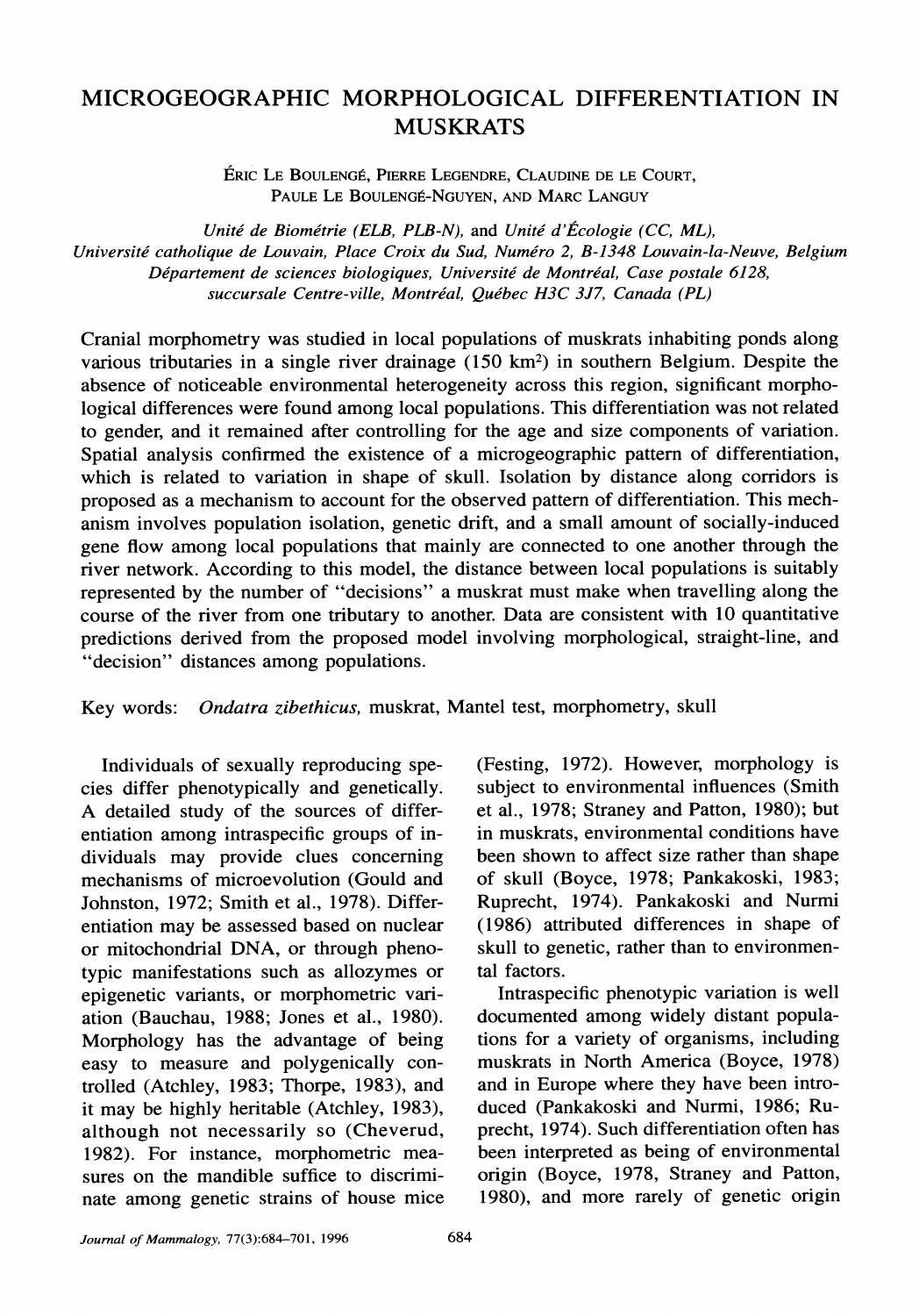**(Bowen, 1982; Chesser, 1983; Smith et al., 1978). In small mammals in particular, intraspecific morphometric differentiation has been related to latitude (Baker et al., 1978), geographic barriers (Smith and Patton, 1984), or density cycles (Bowen, 1982; Mihok and Fuller, 1981). Nonetheless, the problem when dealing with widely distant populations is that genetic and environmental factors easily confound phenotypic differentiation (Dillon, 1984; Jones et al., 1980; Pankakoski, 1983). Thus, Rohlf and Schnell (1971) warned of the difficulty of distinguishing variation in phenotypes produced by environmental gradients from that produced via isolation by distance.** 

**At microgeographic scale, however, habitat heterogeneity may be absent, or at least strongly reduced, in which case phenotypic differentiation should be caused by genetic, rather than by environmental factors. But the literature contains contradictory findings on neighboring populations of small mammals. Some studies do not reveal interpopulation differentiation (on morphom**etry and allozymes-Tolliver et al., 1987; **on epigenetic variants-Sikorski and Bernshtein, 1984). The authors explain this by gene flow between neighboring populations. In contrast, others find differentiation (Chesser, 1983; Pankakoski, 1983; Patton and Feder, 1981) and propose some form of isolation of populations.** 

**Indeed, isolation of populations such as provoked by physiogeographic barriers, or by social factors such as territoriality, philopatry, or differential dispersal (Krebs and Myers, 1974; Patton and Feder, 1981), may induce phenotypic differentiation, especially when coupled with severe reductions in population size (bottlenecks-Bauchau and Le Bouleng6, 1991; Bowen, 1982; founder effect-Berry, 1986) that enhance genetic drift. Nonetheless, isolation of populations does not necessarily lead to phenotypic differentiation (Ehrlich and Raven, 1969), and drift alone should produce variation that is independent of the geographic location of a**  **population (Dillon, 1984). Drift is unlikely to produce geographic gradients.** 

**We take advantage of a situation particularly well-suited for studying sources of phenotypic differentiation. During an extensive trapping campaign, we observed that local populations of muskrats (Ondatra zibethicus) from throughout the drainage basin of a small river in southern Belgium were differentiated in cranial morphology. Although muskrats form relatively isolated micropopulations in this area, inhabiting ponds scattered along the affluents of the river (Le Bouleng6, 1974), the environmental conditions over the whole area seem too homogeneous to have induced phenotypic differentiation in such closely neighboring populations. Hence, the general question addressed in this paper is how and why are these local populations of muskrats differentiated?** 

**We first establish that the local populations of muskrats are differentiated morphologically, and describe the contribution of cranial characteristics to this differentiation in terms of components of age, size, and shape. Next, we investigate the spatial pattern of morphometric variability. Because the study area is small and largely homogenous, observed variation in structure of the skull is likely to have a genetic rather than environmental basis. Variability in size, which is the most probable effect of diet on cranial morphology (Pankakoski, 1983), can be removed from the data. In contrast, genetic drift likely occurs in local populations of muskrats, because they are subject to important declines in spring, which are under the control of social mechanisms such as competition among adults for territories (Errington, 1963; Le Bouleng6 and Le Bouleng6-Nguyen, 1981). A sociobiological mechanism called isolation by distance along corridors is proposed to account for the observed variation. Predictions of this model are tested with morphologic and geographic distances among local populations of muskrats.**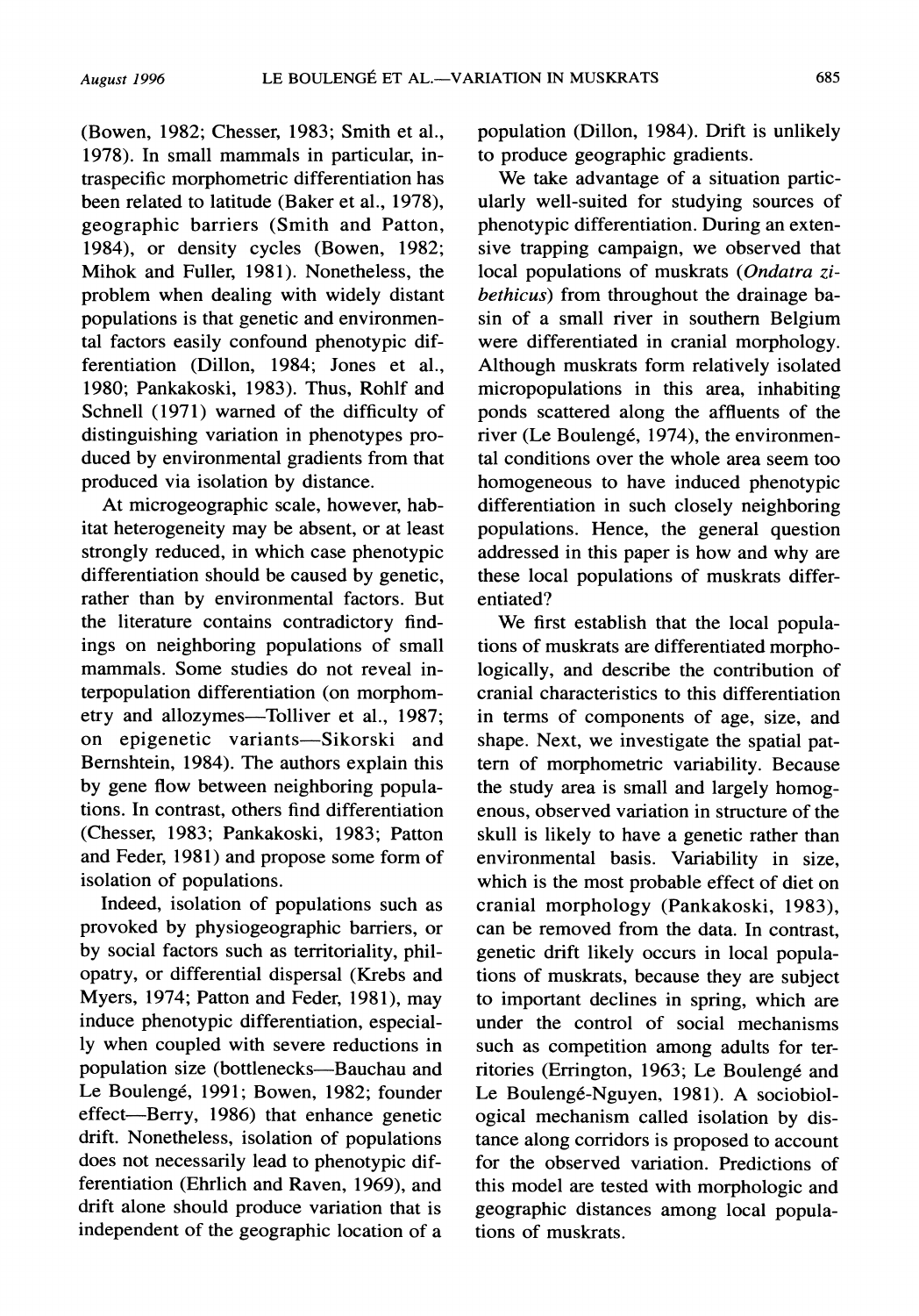### **MATERIALS AND METHODS**

Study area.—The study area covers the 150 **km2 drainage basin of the La Houille River, from the springs near the headwaters to its confluence with its main tributary, La Hulle (Fig. 1). This corresponds to the upper and middle courses of this small river in the Ardennes of southern Belgium. About 350 ponds are scattered along the tributaries, forming the bulk of the region's suitable habitat for muskrats. These ponds generally are small (mostly <1 ha, maximum 9 ha) and manmade for angling. Along its lower course in France, below its confluence with the La Hulle River, the River drains few tributaries and these have almost no ponds. It joins the La Meuse River in Givet, France, ca. 10 km NW of Felenne (Fig. 1; Le Bouleng6, 1974). This drainage basin occurs on schistose Gedinnian substrate (Duvigneaud, 1972) within a single bioclimatic and phytogeographic area, the Ardennian-Eifelian subdistrict (Anonymous, 1972). In general, the valleys of the tributaries are steep and separated by forested heights of the Ardennes Plateau (shaded areas in Fig. 1). Duvigneaud (1972) describes the strong elevational gradient of vegetation that occurs along one of these side valleys. Thus, differences of vegetation or physical environment along the course of the main river are not greater than within valleys of tributaries. The River generally is 5-10 m wide, whereas tributaries often are <0.5 m wide and do not offer muskrats an opportunity to swim.** 

Geographic origin and population zones.-**Muskrats caught during an intensive trapping campaign in ponds of the drainage basin of the La Houille River between October 1971 and February 1972 were used in this study. Our study followed the capture-recapture study reported in Le Bouleng6 and Le Bouleng&-Nguyen (1981). A total of 493 muskrats were trapped during this campaign. A population of riverdwelling muskrats occurred in the La Houille River, but was excluded from the present analysis because it did not correspond to a single, clearly distinct local population (Le Bouleng6 and Le Bouleng6-Nguyen, 1981). After excluding animals with broken skulls, damaged eye lenses, or without date and locational data, the usable sample of pond-dwelling muskrats totalled 144 individuals (70 males, 73 females, and one damaged, unsexed individual; Table 1).** 

**We defined a local population as the set of muskrats caught in the drainage basin of a single** 

**tributary of the La Houille River (Fig. 1); we called the corresponding geographic area a population zone or zone. Almost all captures occurred in ponds, although traps also were set in tributaries themselves; population zones were thus clearly distinct geographically, and in most instances separated from the population of riverdwelling muskrats by uninhabited stretches of tributary. Also, the population zones generally were surrounded by dense coniferous plantations or mixed oak-beech (Quercus-Fagus) stands with steep slopes. These forests acted as barriers isolating the population zones from one another; dispersal of muskrats, thus, mainly followed the water courses (Le Bouleng6 and Le Bouleng&- Nguyen, 1981).** 

**Two of the zones, M and Z (Fig. 1), did not follow this general pattern, as their upper parts were only separated from each other, and zone M from the upper part of zone C, by a short strip of swampy area (white in Fig. 1). Hence, muskrats could move directly between these zones. In support of this view, a muskrat released in the River near zone E was recaptured a few days later in the village of Rienne, between zones C and M. Thus, any process at work for isolated populations may follow a different pattern in these less-isolated zones. For this reason, local populations M and Z were not included in analyses of the spatial pattern of morphometric differentiation.** 

**To study the spatial pattern of morphometric differentiation, two types of distances were calculated between all pairs of population zones (Tables 2 and 3); straight-line and along water courses. The latter was partitioned into two segments; the distance along the main river (between entry points to the respective side valleys), representing the swimming distance, and the other along the tributaries (from the entry point to the side valley, or confluence of the tributary with the main river, to the center of the zone), representing the walking distance. Centers of zones were defined as the arithmetic mean coordinates of the locations where usable muskrats had been captured. Finally, a third type of distance, called decision distance, was defined in the framework of our model of isolation by distance along corridors (below).** 

Characters and measurements.-For each **captured individual, gender was determined by inspection of the genitalia after dissection (Le Bouleng6 and Le Bouleng&-Nguyen, 1981), and**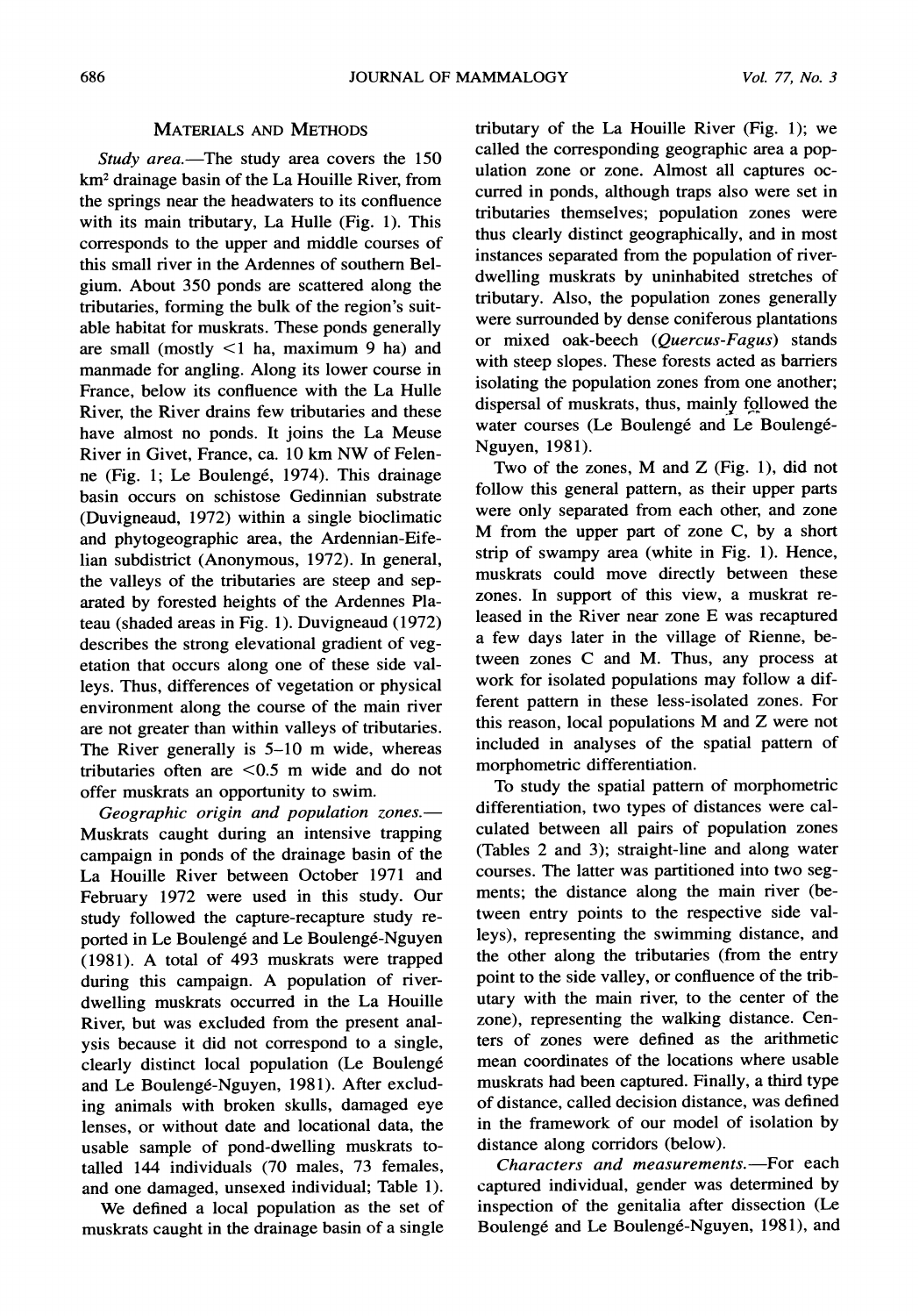

**FIG. 1.--Drainage basin of the La Houille River, showing tributaries, ponds, marshy areas, villages, and 13 population zones inhabited by muskrats. Zones are identified by letters (uppercase: zones included in the present study; see Table 1). The nine zones used in this study, yielding at least five usable muskrats each, are C, E, J, L, M, N, O, T, Z. White areas are non-wooded (swamps, meadows, and cultivated fields), and shaded areas are forests. The insert shows the location of the study area within the broader hydrogeographic system of southern Belgium.**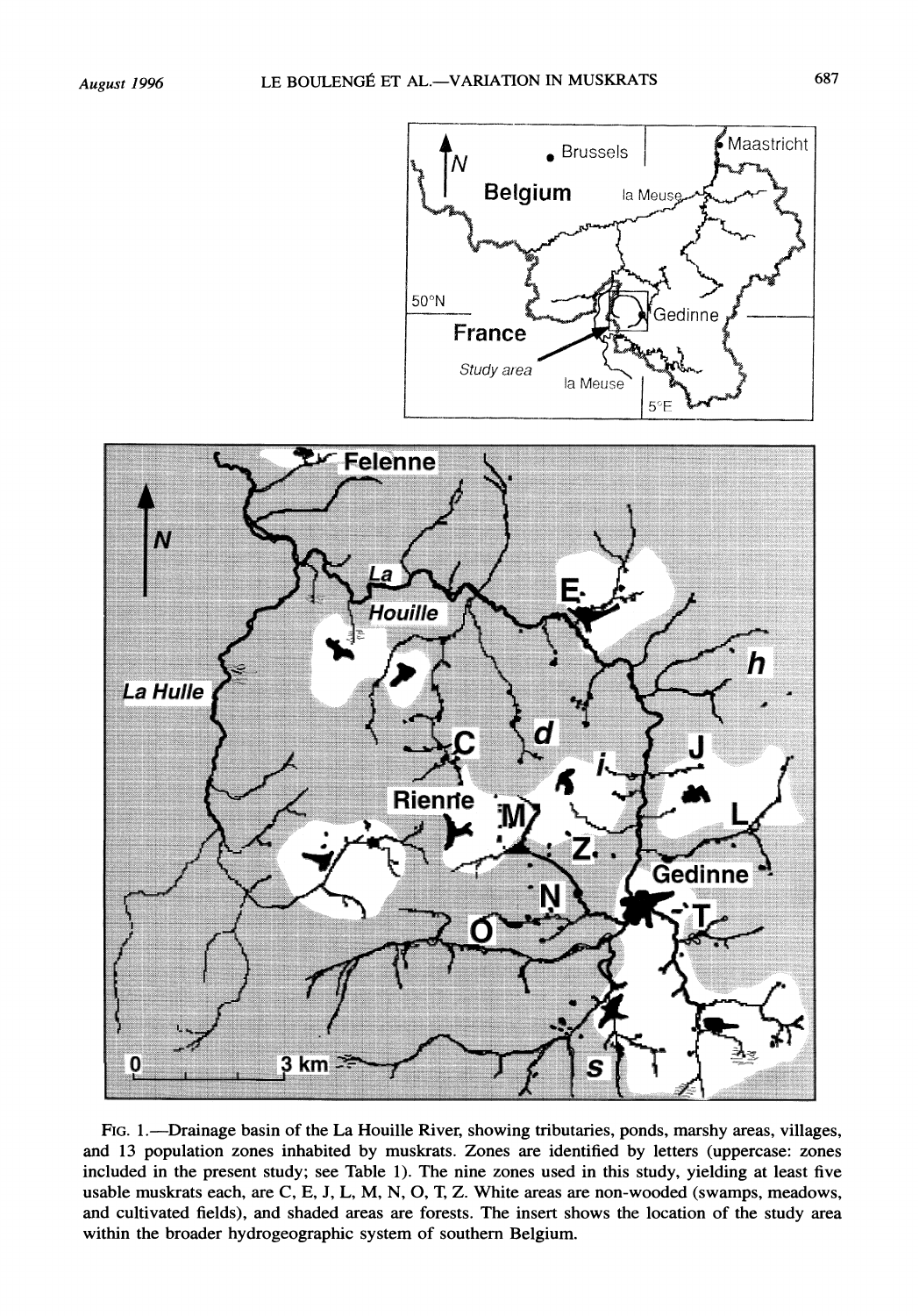| Zone               | U  | Е  |   | ∸  | м  | N  |   |    | Total |
|--------------------|----|----|---|----|----|----|---|----|-------|
| Females            |    |    | 4 | 24 | 21 | 3. |   |    | 73    |
| Males              |    |    | 4 | 18 | 16 | 3  |   |    | 70    |
| Undetermined       |    |    |   |    |    |    |   |    |       |
| Total for the zone | 10 | 10 | 8 | 43 | 37 | n. | ۰ | 14 | 144   |

TABLE 1.—Samples of muskrats included in the study<sup>a</sup>.

**<sup>a</sup>Geographic zones are shown in Fig. 1.** 

**age was estimated from mass of eye lenses using the technique and growth curve given by Le Bouleng6 (1977). Fifteen linear measurements were taken on each skull, seven on the mandible (those measurable with the highest precision; Fig. 2) and eight on the cranium (same measurements and abbreviations as in Pankakoski and Nurmi, 1986:figure 2 and Ruprecht, 1974: figure 1, except where indicated): CL, condylobasal length; DL, length of diastema (our measure includes the incisor); UML, length of maxillary toothrow; BL, length of braincase (our measure excludes UML); RW, width of rostrum; ZW, zygomatic breadth; IW, interorbital constriction; BW, width of braincase. Measurements were made with digitalizing dial callipers (Digibit of Numonics Corporation, equipped with a home-made aiming device that corrects for parallax; resolution, 0.25 mm) connected to an Altos ACS-800 microcomputer. All bilateral measurements were obtained from the left side of the skull, to avoid potential problems related to asymmetry (although directional asymmetry is improbable-Leamy, 1984). Skulls were processed in a random order with respect to zones.** 

**Morphological differentiation of populations.-The significance of morphological differences among local populations was assessed** 

**using univariate analysis of variance (ANOVA) and multivariate analysis of variance (MANO-VA). The observed differences were divided into components of age, size, and shape for the study of spatial patterns. This required particular adaptations of principal-component and regression-analysis techniques; these steps are detailed in Appendix I. The SAS codes (SAS Institute, Inc., 1989) implementing them may be obtained from the first author. Datasets resulting from these preliminary analyses are presented in Fig. 3. Mean pairwise morphological differences among population zones were quantified as Mahalanobis distances.** 

**Spatial patterns of morphological variation.-The Mantel test (Mantel, 1967) was used to determine if Mahalanobis distances among local populations of muskrats were correlated with spatial distances (Dillon, 1984; Legendre and Fortin, 1989; Sokal, 1979). Spatial patterns of morphometric characteristics were studied by multivariate Mantel correlogram analyses (Sokal et al., 1987). Spatial distances among zones were first reduced to a series of classes; for each class, a spatial weight matrix was constructed, in which all pairs of zones falling within that distance class were represented by 0, and all other pairs by 1. Each spatial weight matrix was** 

TABLE 2.—Straight-line (in kilometers, above the diagonal) and decision (below the diagonal) **distances among population zonesa.** 

| Zone |   | Е    |      |               | M    | N              | О    | т    | z    |
|------|---|------|------|---------------|------|----------------|------|------|------|
| C    |   | 3.79 | 5.20 | 6.39          | 2.25 | 3.77           | 3.95 | 6.14 | 3.70 |
| Е    | 2 |      | 4.04 | 5.56          | 4.41 | 6.10           | 7.00 | 6.79 | 4.81 |
|      | 4 | 3    |      | 1.52          | 3.80 | 4.46           | 5.90 | 3.28 | 2.72 |
|      | 5 | A    | 2    |               | 4.58 | 4.74           | 6.23 | 2.49 | 3.14 |
| M    |   | 6    |      | 3             |      | 1.76           | 2.59 | 3.93 | 1.56 |
| N    |   | 6    | 4    |               |      |                | 1.49 | 3.13 | 1.75 |
| О    | 8 |      |      | 4             | 2    | 2              |      | 4.47 | 3.20 |
| T    | 6 |      | ٦    | $\mathcal{D}$ | 2    | $\overline{2}$ |      |      | 2.44 |
| z    |   |      | 2    |               |      | ٩              |      |      |      |

**SGeographic zones are shown in Fig. 1.**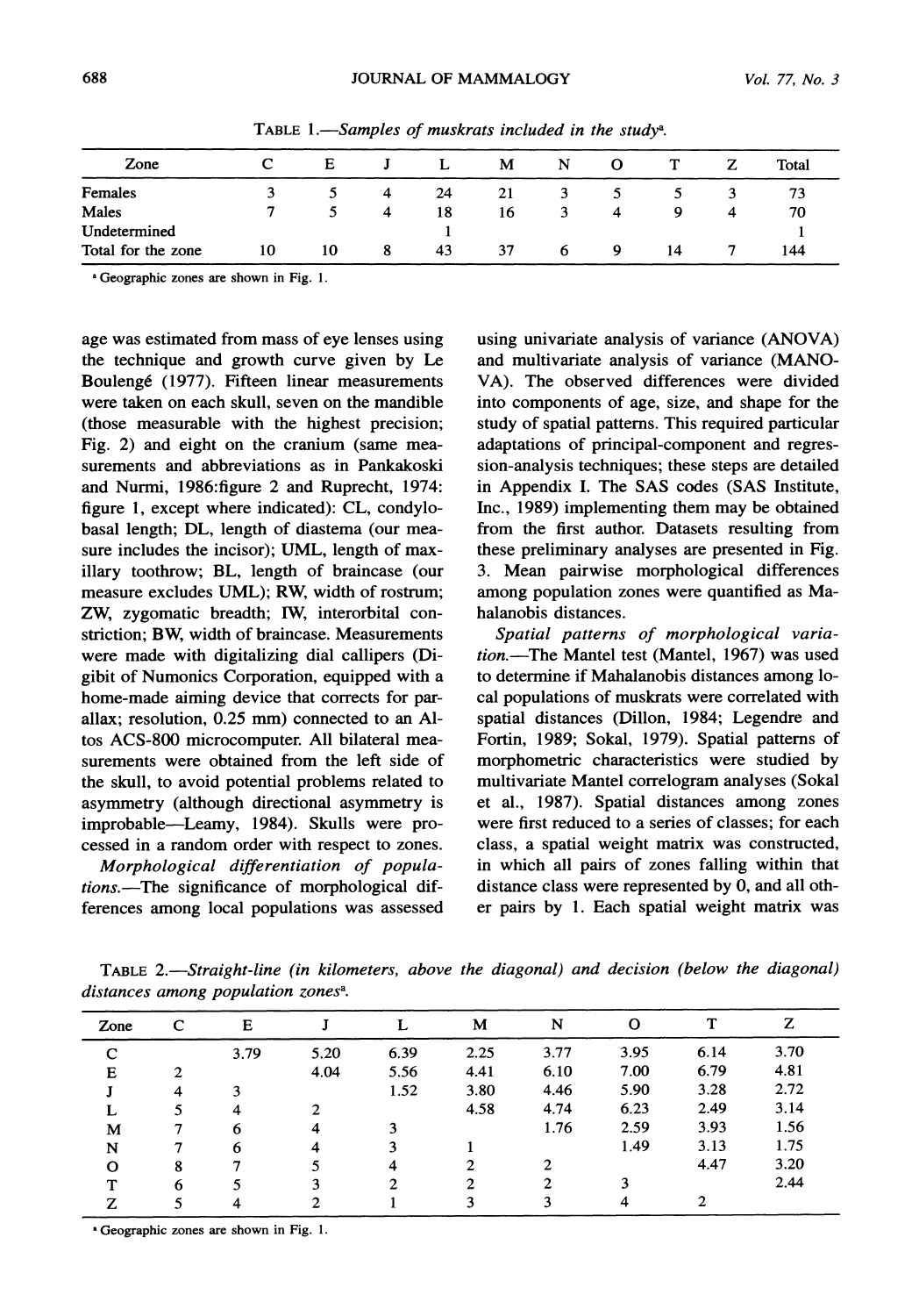| Zone | C    | Е    |      |      | M     | N     | О     | т    | z    |
|------|------|------|------|------|-------|-------|-------|------|------|
| C    |      | 2.10 | 6.50 | 8.13 | 10.75 | 10.75 | 10.38 | 9.50 | 8.13 |
| Е    | 3.43 |      | 4.40 | 6.03 | 8.65  | 8.65  | 8.28  | 7.40 | 6.13 |
| J    | 4.55 | 1.13 |      | 1.63 | 4.25  | 4.25  | 3.88  | 3.00 | 1.63 |
| L    | 5.95 | 2.53 | 3.65 |      | 2.63  | 2.63  | 2.25  | 1.38 | 0.00 |
| M    | 5.75 | 2.25 | 3.25 | 4.88 |       | 0.00  | 1.38  | 1.25 | 2.63 |
| N    | 4.63 | 1.20 | 2.33 | 3.73 | 3.25  |       | 1.38  | 1.25 | 2.63 |
| O    | 6.25 | 2.83 | 3.95 | 5.35 | 5.75  | 3.78  |       | 0.88 | 2.25 |
| T    | 4.53 | 1.10 | 2.23 | 3.63 | 3.88  | 2.30  | 3.93  |      | 1.38 |
| z    | 4.50 | 1.00 | 2.00 | 3.63 | 3.25  | 2.00  | 4.50  | 2.63 |      |

TABLE 3.—Swimming (along the main river, above the diagonal) and walking (along the tributaries, below the diagonal) distances among population zones<sup>a</sup>, in kilometers. The total distance along

**aGeographic zones are shown in Fig. 1.** 

**then compared to the matrix of Mahalanobis distances among zones, by computing the standardized Mantel statistic. The correlogram was obtained by plotting the values of the Mantel statistic (ordinate) as a function of the spatial distance classes (abscissa).** 

**Finally, we used the method of Smouse et al. (1986) for testing the association between two distance matrices, which remains after controlling for the distances in a third matrix. The par-**



FIG. 2.-Seven measurements taken on the **left mandible of muskrats. MA, length of mandibular toothrow (LML in Pankakoski and Nurmi, 1986:figure 2); MB, mandibular shape B; MC, mandibular length C ((ML5) in Pankakoski and Nurmi, 1986:ML5 minus diastema); MD, mandibular height D; ME, mandibular shape E ((ML2) in Pankakoski and Nurmi, 1986); MF, mandibular shape F (shortest length of diastema); MG, mandibular length G (ML5 in Pankakoski and Nurmi, 1986).** 

**tial Mantel statistic was computed using the formula of the partial Pearson correlation coefficient, but its significance was tested through the random-permutation method. We generally based our tests on 1,000 pseudorandom permutations, except for the correlograms, or when the observed probabilities approached the significance level. In these instances, as advised by Jackson and Somers (1989), we used 10,000 permutations. Simple and partial Mantel tests and correlograms were computed using "The R Package" (Legendre and Vaudor, 1991).** 

Isolation by distance along corridors.-Ge**netic, and consequent morphological differentiation, can be produced by a mechanism of isolation by distance along waterways, or more generally along corridors. It is related to the well-known isolation-by-distance model (Rohlf and Schnell, 1971; Wright, 1943) and is based upon a number of behavioral characteristics of muskrats. Muskrats form relatively isolated local populations in the study area, for four reasons: first, centers of side valleys are separated from the main river by often torrential stretches of creek passing through forested areas that are unsafe for muskrats (Le Bouleng6, 1974); second, side valleys are separated from one another by unfavorable forested crests (except between zones Z and M, and between M and upper C); third, reproductive males are territorial during spring, and females are territorial during spring and throughout the reproduction period (Errington, 1940; Le Bouleng6 and Le Bouleng6-Nguyen, 1981). Thus, successful immigration is uncommon during these periods; finally, young muskrats, after weaning, preferentially settle as close as possible to the home range of their**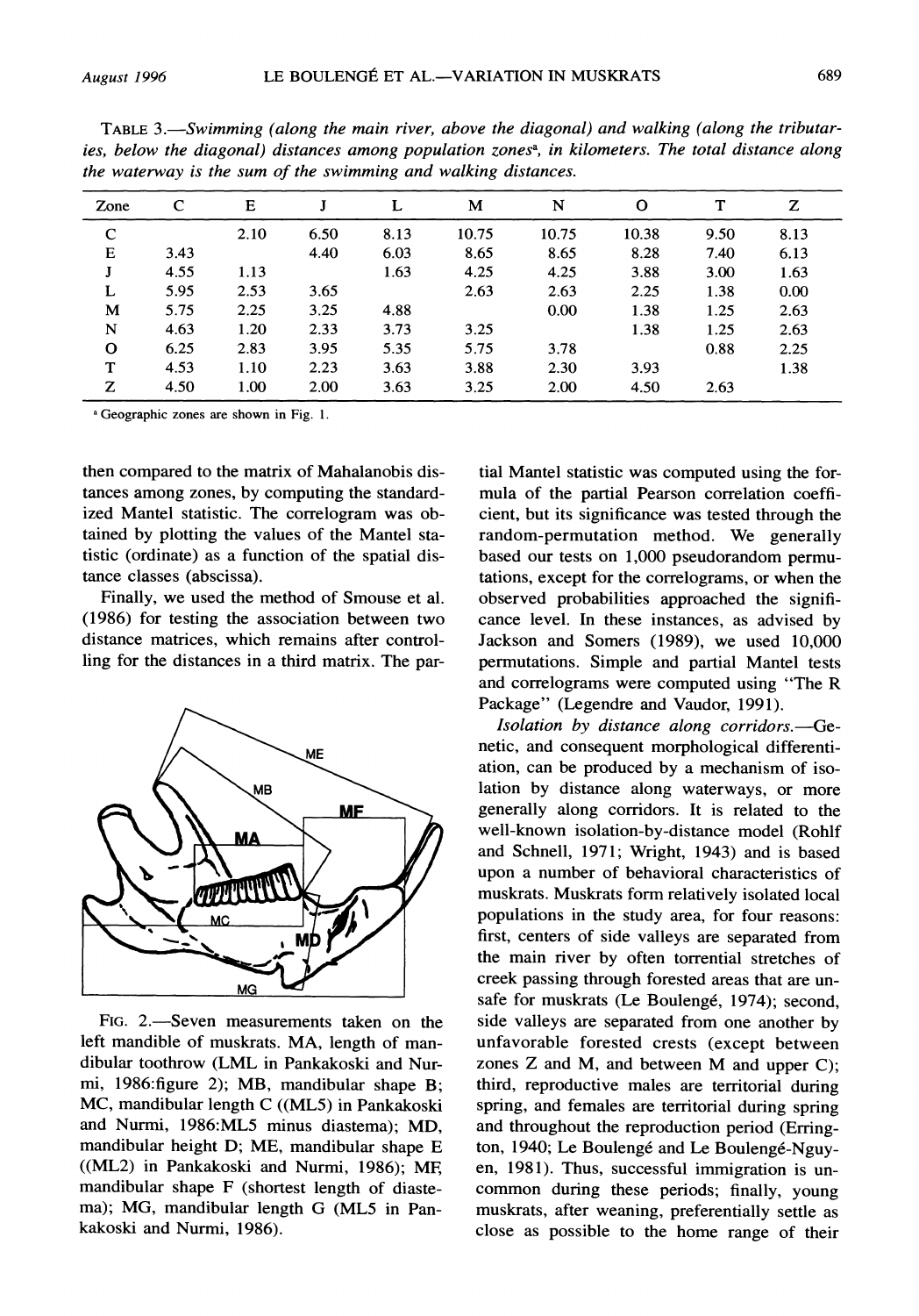

**FIG. 3.-Summary of the partitioning of morphometric variables, described in Appendix I. For each dataset, a Mahalanobis distance matrix among zones was computed. The same names are used in the text for data and distance matrices.** 

**mother (Caley, 1987; Le Bouleng6 and Le Bouleng6-Nguyen, 1981). Dispersal among populations occurs, especially by subadults. Populations may incorporate dispersers when territorial behavior relaxes at the end of the reproductive period (Errington, 1940; Le Bouleng6 and Le Bouleng6-Nguyen, 1981). Our model assumes that the probability of successful immigration decreases as distance increases, or more precisely, as the difficulty of moving from one zone to another increases. Difficulty of immigration may be assessed best by some other measure than by straight geographic distance (Dillon, 1984; Jones**  **et al., 1980), perhaps in terms of social, rather than physical, resistance to movement. Muskrats can disperse fast; they are capable of quickly moving long distances. During his study of population dynamics along this River, Le Bouleng6 (1974) observed a record 10-km-downstream movement by a muskrat in 48 h. Errington (1940) and Mallach (1971) also reported examples of fast movements between distant locations. Dispersing muskrats do not swim directly up or down along a waterway. They intensively explore the banks and immediate surroundings, running on the banks as much as they swim, and**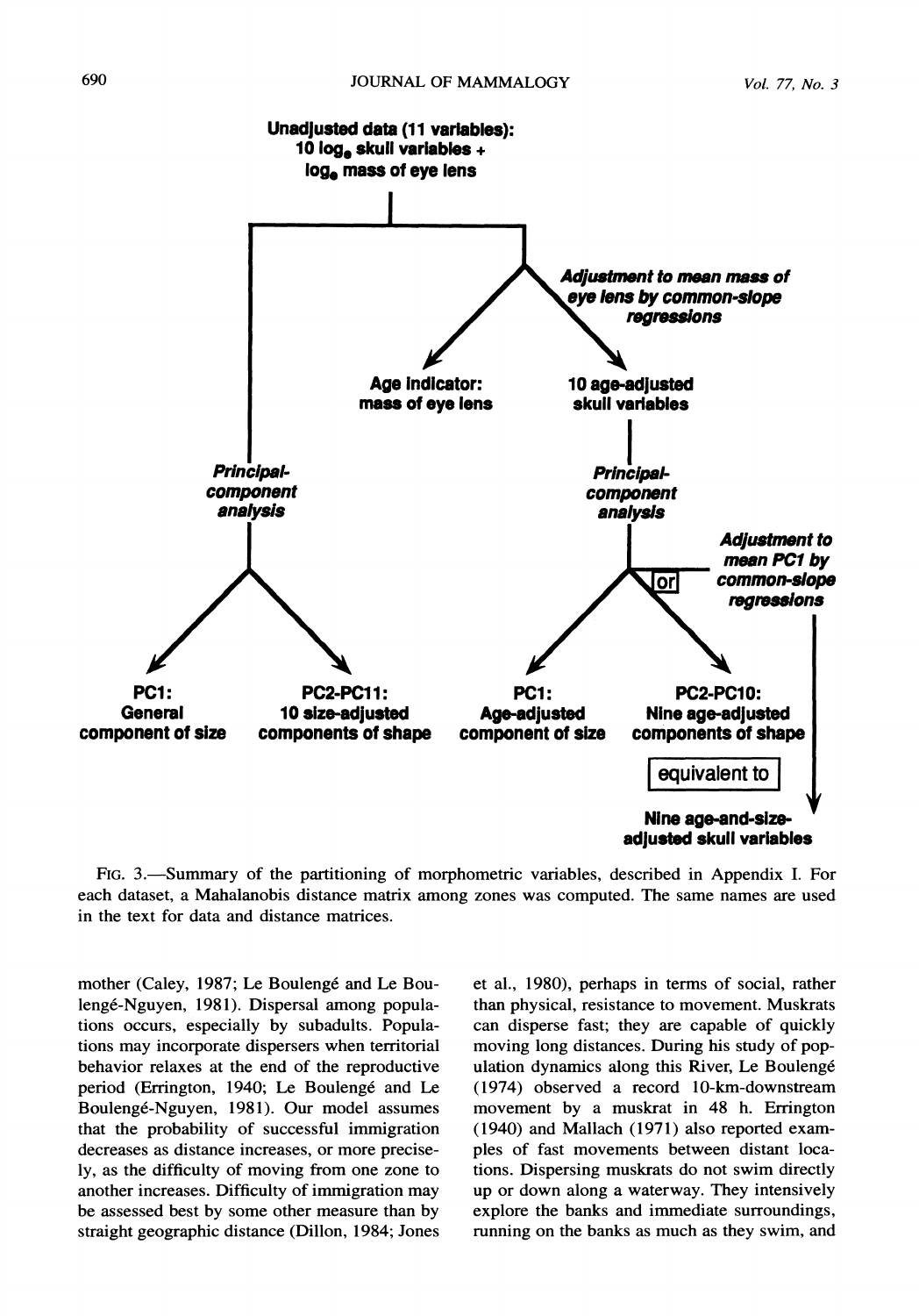

**FIG. 4.-Diagrammatic representation of the drainage basin of the La Houille River, where the basins of tributaries are figured as stems rooted on a common trunk standing for the main course of the river. This diagram is used to compute decision distances among zones. All 13 zones represented were inhabited by muskrats, but only the nine zones represented in uppercase**  vielded sufficient samples ( $n \geq 5$ ), to be used in **analyses.** 

**frequently backtracking. Such movement patterns by a migrating muskrat were followed for >2 km in early spring 1971 (Le Boulenge, 1974). To a dispersing muskrat, in a surrounding like the valley of the La Houille River, potentially favorable places to be explored for eventual settlement are either the River itself, or the ponds scattered along tributaries in side valleys. Tributaries themselves do not represent suitable habitats (Le Bouleng6, 1974).** 

**We thus view each confluence of the River with a tributary as a point where a dispersing muskrat must make a decision; either to leave the main river and explore the side valley of the tributary, or to proceed along the main river. The number of confluences may thus be taken as an index of dispersal distance among zones, regardless of the actual distance. We call this the decision distance among zones. When evaluating the decision distance between two zones, only those tributaries have been taken into account where muskrats actually were caught, or where signs of recent presence of muskrats were observed (Fig. 4). We assume that tributaries not fulfilling this condition are unsuitable habitat for muskrats. It is possible (but not necessary for our argument) that muskrats are able to perceive this unsuitability without actually having to explore such side valleys. When two tributaries join close to their confluence with the River (as C and d; Fig. 1), or when two tributaries join the River opposite to each other or almost so (as i and J, L and Z; Fig. 1), we counted only one decision (Table 2, below the diagonal).** 

**The above model and arguments imply that morphometric distances among populations (as-** **sembled in a matrix called C) should be more closely related to decision (matrix B) than to straight-line (matrix A) distances, which represent most other models of spatial-dispersion mechanisms. The La Houille River is especially well-suited to test this hypothesis, because of its peculiar shape: the River forms a semicircle around the central plateau (Fig. 1), so that decision distances are not strongly correlated to straight-line distances among population zones. If the pattern of morphological differentiation in the local populations of muskrats is, indeed, produced by the processes underlying the above model, the relationships among these three distance matrices should be that C depends upon B, B depends upon A, but C does not depend upon A.** 

**According to Legendre and Troussellier (1988), a series of consequences should follow, concerning the significance of the simple and partial Mantel correlation statistics computed among matrices A, B, and C. These consequences can be verified to test how well the model fits the data. Notation: For example, AB represents the correlation between matrices A and B, while AB-C is the partial correlation of A and B when controlling for the effect of distance matrix C; significance is evaluated using the Mantel test: 1) the correlation measured between A and C should only be the result of the correlations AB and BC, so the correlation values**  should be such that  $AB \times BC \approx AC$ . A conse**quence is that**  $|AB| \ge |AC|$  **and**  $|BC| \ge |AC|$ **; 2) for the model to hold, the simple correlations AB and BC, at least, should be significant; 3) partial correlations-for the model to hold, it is necessary for AB-C and BC-A to be significantly different from zero, and for AC-B not to be significantly different from zero. It can be shown that the relations**  $|AB \cdot C| \leq |AB|$  **and**  $|BC \cdot A| \leq |BC|$ **should then hold. Other models of interrelationships among these three distance matrices entail a different set of predictions (Legendre, 1993; Legendre and Troussellier, 1988); hence if the data are consistent with these 10 predictions, the model is supported against alternative models.** 

### **RESULTS**

**Morphometric differentiation.-Of the 15 measured characters, five were eliminated from analyses. Condylobasal length and mandibular shape E (Fig. 2) are long measurements, each representing the sum of**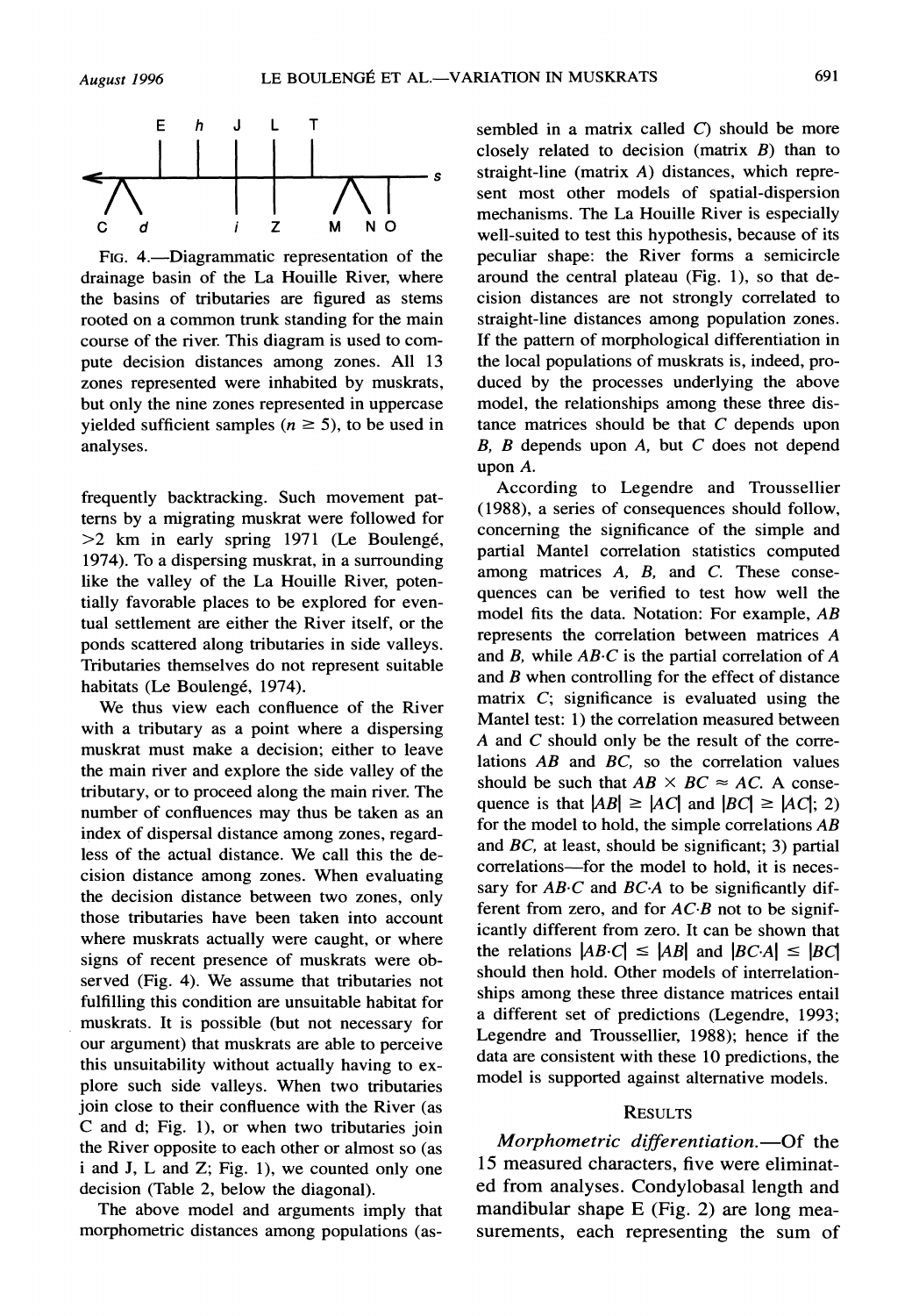**three shorter ones. Bookstein et al. (1985) advised elimination of such redundant variables. Mandibular shape B, mandibular length C, and mandibular length G (Fig. 2) are rooted on often-broken landmarks, thus,**   $yielding many (=10) missing values. The$ **10 remaining craniometric measurements, as well as dry mass of eye lens, form the basis of the following results, for a total of 144 muskrats collected in nine local populations (Table 1).** 

**Mass of eye lens is not commensurable with the 10 craniometric measures. To overcome this scale problem, we analyzed natural logarithms instead of the values themselves. This transformation also linearizes eventual allometric relationships (Bookstein et al., 1985; Jolicoeur, 1963). By doing so, what is being analyzed is a set of multiplicative, rather than additive, relationships (Flury and Riedwyl, 1988). As a consequence, the assumed distribution of residuals is log-normal instead of normal, an assumption that could not be tested with the data at hand, but that is commonly accepted in morphometric studies.** 

**The nine local populations showed significant multivariate differences for the 10 craniometric measures and mass of eye lens taken together (MANOVA Wilks' statistic**   $= 0.23, F = 2.67, df = 80,808, P <$ **0.001). Univariate differences were significant for all variables except interorbital constriction and length of mandibular toothrow. In the absence of any sex-related difference among population zones (Appendix I), we decided to pool sexes in further analyses. This had the advantage of increasing samples for statistical analysis. Mass of eye lens showed significant differences**  among zones ( $F = 4.77$ ,  $d.f. = 8$ , 135,  $P <$ **0.001). Hence age, and possibly size, differences could account for at least part of the observed differentiation. Examination and removal of these confounding effects are explained in Appendix I, and illustrated in Fig. 3.** 

**Global differentiation among local populations was maintained after the 10 crani-**

**ometric variables were adjusted to constant mass of eye lenses (age-adjusted data, Fig. 3; testing for differences among zones, MANOVA Wilks' statistic = 0.23,**  $F =$ **2.66, d.f. = 80,808, P < 0.001). A further decomposition of the age-adjusted data revealed that a small fraction only of the differentiation was related to an age-adjusted size component (Fig. 3; PC1 of the ageadjusted data accounted for 34% of the variation; Appendix I, factorial approach;**  testing for differences among zones,  $F =$ **2.1, d.f. = 8, 135, P = 0.04), while most of the differentiation was related to age-adjusted components of shape (Fig. 3; PC2- PC10** of age-adjusted data accounted for **66% of the variation; testing for differences among zones, MANOVA Wilks' statistic =**  0.25,  $F = 2.76$ ,  $d.f. = 72$ , 780,  $P < 0.001$ ). **Population zones thus were clearly differentiated in relation to shape of skull. Of the eight craniometric variables showing significant univariate differences among local populations, six still did so after age and size effects were removed. A canonical discriminant analysis of the age-and-size-adjusted data (Fig. 3) showed that length of braincase, width of braincase, zygomatic breadth, mandible height D, length of mandibular toothrow, and length of maxillary toothrow best discriminated shapes of skulls among these populations of muskrats.** 

**The pairwise morphometric differences required to study the spatial pattern of differentiation, quantified as squared Mahalanobis distances among seven (zones M and Z excluded) means of local populations**  based on the 11 original (log<sub>e-transformed)</sub> **morphometric variables (D2 values; Table 4), were split into additive components homologous to the age and size adjustments (Fig. 3). They were calculated from mass of eye lens (age-related D2), and from the 10 craniometric variables adjusted to constant mass of eye lens (age-adjusted D2; Table 5, above the diagonal). Squared Mahalanobis distances were further calculated from the first principal component of the**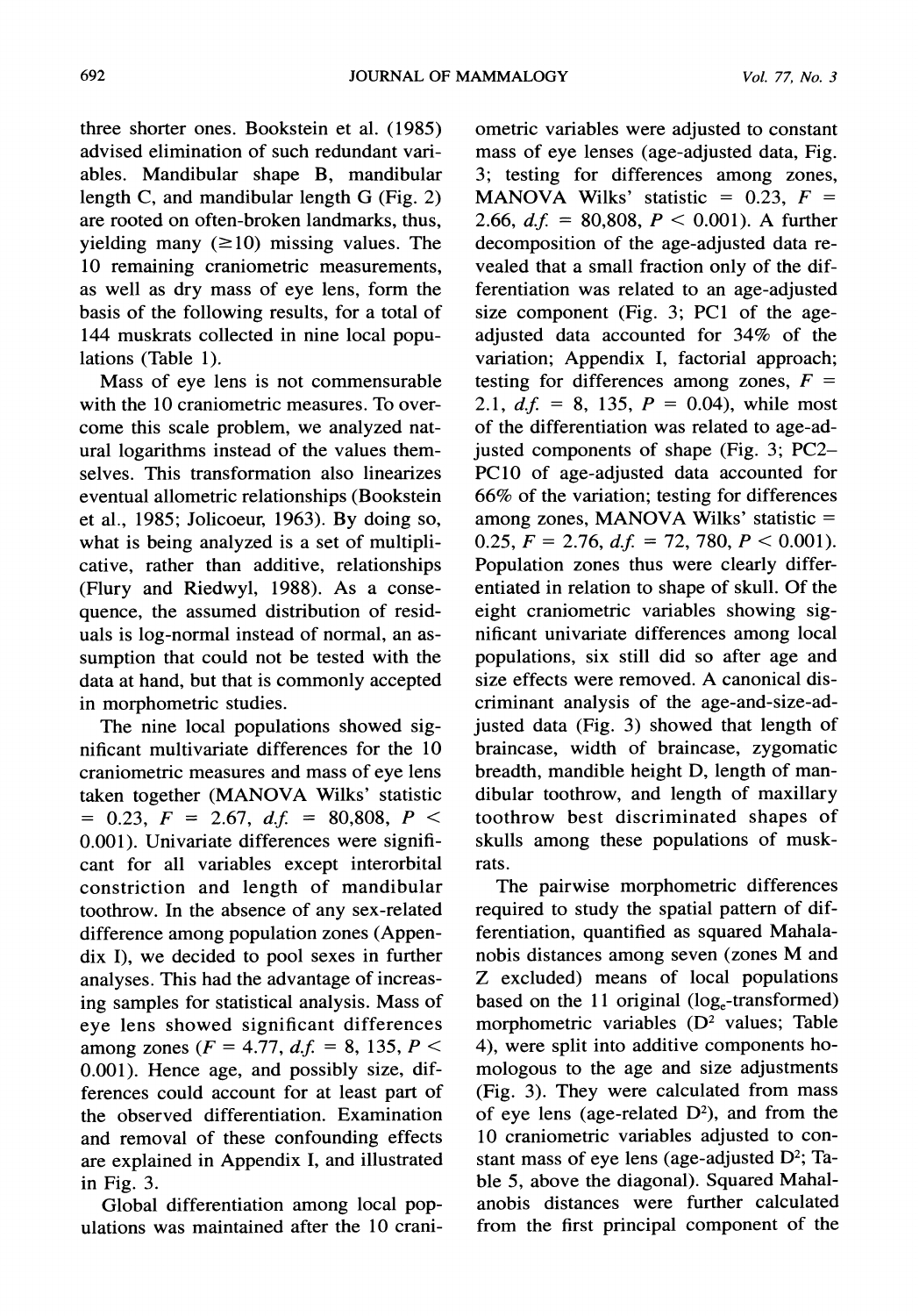| Zone        |          | Е        |          | L        | N         | о         | т        |
|-------------|----------|----------|----------|----------|-----------|-----------|----------|
| $\mathbf C$ |          | 4.946    | 5.272    | 4.036    | 7.998     | 12.960*   | 7.969*   |
| Е           | 4.580    |          | $9.345*$ | $5.973*$ | $12.020*$ | $16.484*$ | $6.245*$ |
|             | 5.031    | $9.333*$ |          | 3.637    | 5.090     | $15.132*$ | $7.673*$ |
| L           | 2.993    | $5.803*$ | 3.353    |          | 4.631     | $7.404*$  | 2.307    |
| N           | 7.986    | 11.779*  | 4.951    | 3.806    |           | 7.129     | 7.044    |
| Ο           | 12.076*  | 16.378*  | 14.930*  | 7.398*   | 6.452     |           | $7.322*$ |
| т           | $6.260*$ | $5.755*$ | 7.001*   | 2.226    | 5.617     | $7.188*$  |          |

**\* Mahalanobis distances significantly different from zero at the Bonferroni-corrected 0.05/21 = 0.0024 probability level. Geographic zones are shown in Fig. 1.** 

**age-adjusted data (age-adjusted, size-related D2), and finally from the 2-10 age-adjusted principal components (age-adjusted, shaperelated D2, Table 5). Some of these squared-Mahalanobis-distance matrices are not reported here because they can be calculated from the data presented in Tables 4 and 5. The age-related D2 is simply the difference between total (unadjusted, Table 4, above diagonal) and age-adjusted values (Table 5, below diagonal). In the same way, the age-adjusted, size-related D2 between these zones is found by subtracting the ageadjusted, shape-related D2 (Table 5, below diagonal) from the age-adjusted D2 (Table 5, above diagonal). After Bonferroni correction of significance (Miller, 1977), giv**ing a corrected significance level  $\alpha^1$  = **0.05/21 comparisons = 0.0024, two age-re-** **lated distances, two age-adjusted, size-related, and 11 age-adjusted, shape-related distances were significantly positive. Some population zones thus differed for age or size, but most differences were related to shape.** 

**The factorial decomposition into a general size component and subsequent sizeadjusted shape components (Fig. 3; Appendix I; Mahalanobis distances based on the latter components are reported in Table 4, below diagonal) yielded a similar pattern of differentiation, related to shape but not to size. Results of this analysis are not reported in detail here.** 

**Morphometric differentiation and spatial distances.-Mahalanobis distances among these seven zones, based on the unadjusted, age-adjusted, and age-adjusted, shape-related** 

TABLE 5.—Morphometric differences, measured as squared pairwise Mahalanobis distances (D<sup>2</sup>) **among population zones; zones M and Z excluded (see text); n = 100 individuals. Above the diagonal: age-adjusted distances (based upon 10 age-free variables); below the diagonal: age-adjusted, shaperelated distances (based upon nine principal components).** 

| Zone     | C        | Е        |          | L        | N       | О         | Т        |
|----------|----------|----------|----------|----------|---------|-----------|----------|
| C        |          | 4.692    | 5.139    | 3.105    | 7.947   | $12.271*$ | $6.401*$ |
| E        | 4.490    |          | $9.321*$ | 5.760*   | 11.485* | 16.378*   | 5.683    |
|          | 5.108    | $9.254*$ |          | 3.269    | 4.748   | 14.915*   | $6.875*$ |
| L        | 3.084    | $5.674*$ | 3.269    |          | 3.208   | 7.388*    | 2.226    |
| N        | 6.335    | 10.818*  | 3.565    | 1.954    |         | 6.012     | 4.849    |
| $\Omega$ | 12.090*  | 16.378*  | 14.853*  | $7.312*$ | 5.299   |           | $7.145*$ |
| т        | $6.066*$ | $5.669*$ | $6.718*$ | 2.045    | 4.368   | $7.124*$  |          |

**\* Mahalanobis distances significantly different from zero at the Bonferroni-corrected 0.05/21 = 0.0024 probability level. Geographic zones are shown in Fig. 1.**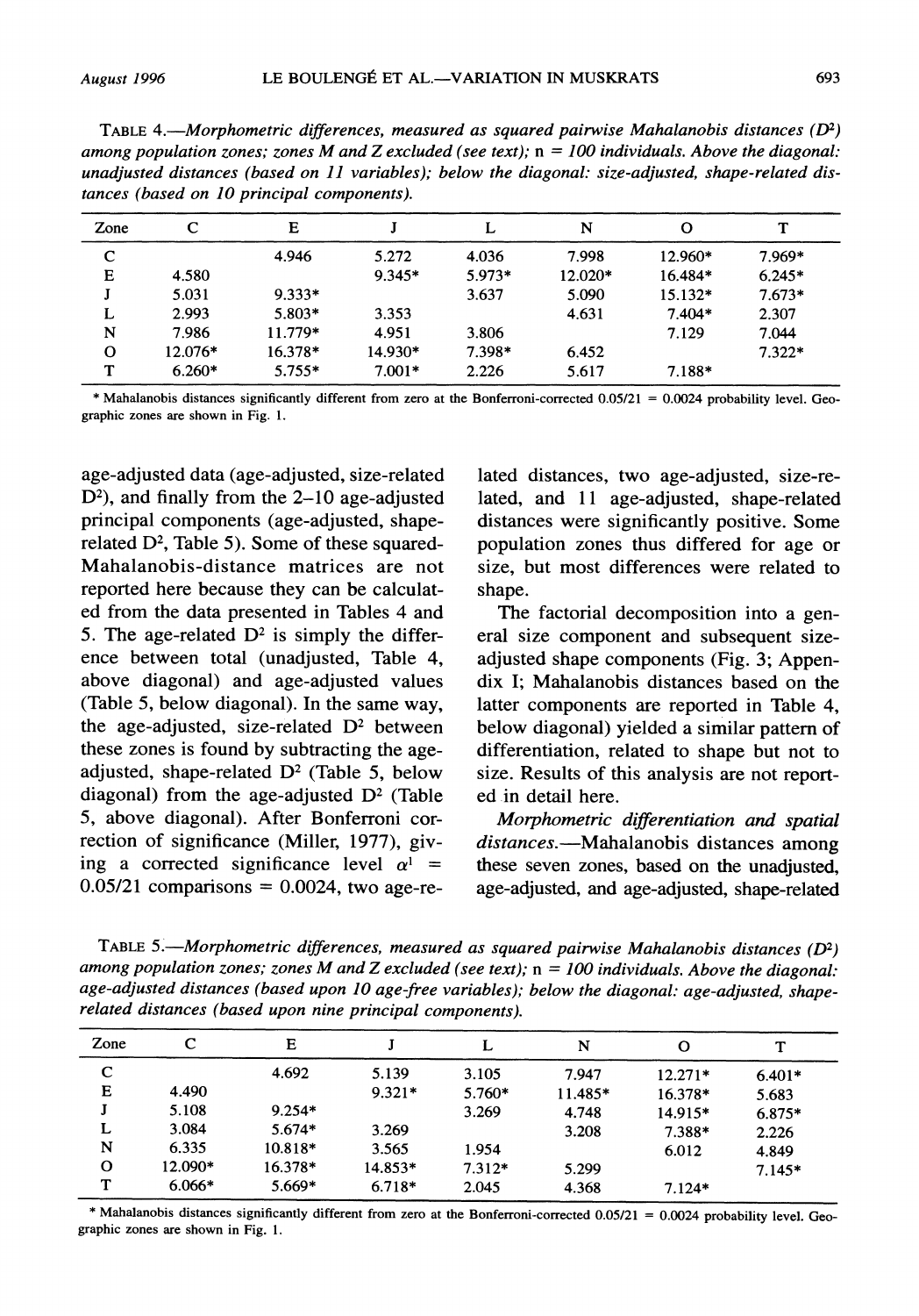**Morphometric → Lens Age-adjusted Age-adjusted Age-adjusted Age-adjusted is a mass Age-adjusted is a mass and the ending example. The Mage-adjusted is the Mage-adjusted is a mass and the mass and the mass and the mass and** distance matrices Unadjusted Age-adjusted mass **Straight** 0.40 0.41  $-0.12$   $-0.25$  0.42 **line** (#0.027\*) (#0.026\*) (0.339) (0.100) (#0.022\*) Along 0.34 0.34 0.01 0.05 0.32 **waterways** (#0.129) (#0.145) (0.455) (0.276) (#0.164) **Swimming 0.43 0.43 -0.02 0.09 0.40 (main river) (#0.052) (#0.051) (0.462) (0.335) (#0.066) Walking**  $-0.08$   $-0.08$   $-0.03$   $-0.05$   $-0.05$ **(affluents) (0.413) (0.392) (0.486) (0.479) (0.402) Decision** 0.64 0.65 -0.10 0.05 0.62 **(#0.005\*) (#0.006\*) (0.366) (0.432) (#0.006\*)** 

TABLE 6.-Spatial and morphometric distance matrices among population zones: Mantel statistics **(associated probabilities in parentheses); zones M and Z excluded. Probabilities are based on 1,000 random permutations, except # based on 10,000.** 

**\* Significant at the 0.05 probability level.** 

**datasets, are positively correlated with spatial distances measured either as straight lines or by the number of decisions (Table 6). These spatial distances are not related to the mass of eye lens, which is the age indicator. After decomposition, these relationships hold only for the component of shape (i.e., the shaperelated datasets), but not for the age-adjusted** 



FIG. 5.—Mantel correlogram for the morpho**metric distances based on the age-adjusted dataset (triangles, nine zones; circles, seven zones after excluding M and Z): abscissa, decision distance classes, the single distance of value 8 (Table 1) is lumped with distance class 7; ordinate, standardized Mantel statistic correlating morphometric distances to the spatial weight matrix based on the corresponding distance class. Asterisks indicate significant values of the Mantel**  statistic ( $P \leq 0.05$ ).

**component of size. They do not hold for distances measured along the waterways.** 

**Mahalanobis morphometric distances among local populations are strongly correlated with decision distances, more so than with any other way of measuring distances (Table 6). The structure of this relationship, as revealed by a multivariate-Mantel-correlogram analysis involving the age-adjusted distance matrix and the decision distances for the seven population zones (Fig. 5) has two characteristics; first, at least one Mantel test is significant at the**  Bonferroni-corrected level  $\alpha' = 0.05/\text{six}$  si**multaneous tests = 0.008. This is the correction recommended by Oden (1984) for assessing correlograms. It confirms the presence of a significant spatial structure with respect to decision distances; second, autocorrelation is positive in the short distance classes, and negative in the large classes. This is characteristic of a spatial gradient (Legendre and Fortin, 1989; Sokal, 1979) and shows that cranial shape follows a spatial gradient along the course of the River, relative to decision distances among local populations. A similarly obtained correlogram computed from straight-line distances displayed no significant value.** 

### **DIscussIoN**

Sex, age, and size.—In these analyses, **sexes were pooled because sexual dimor-**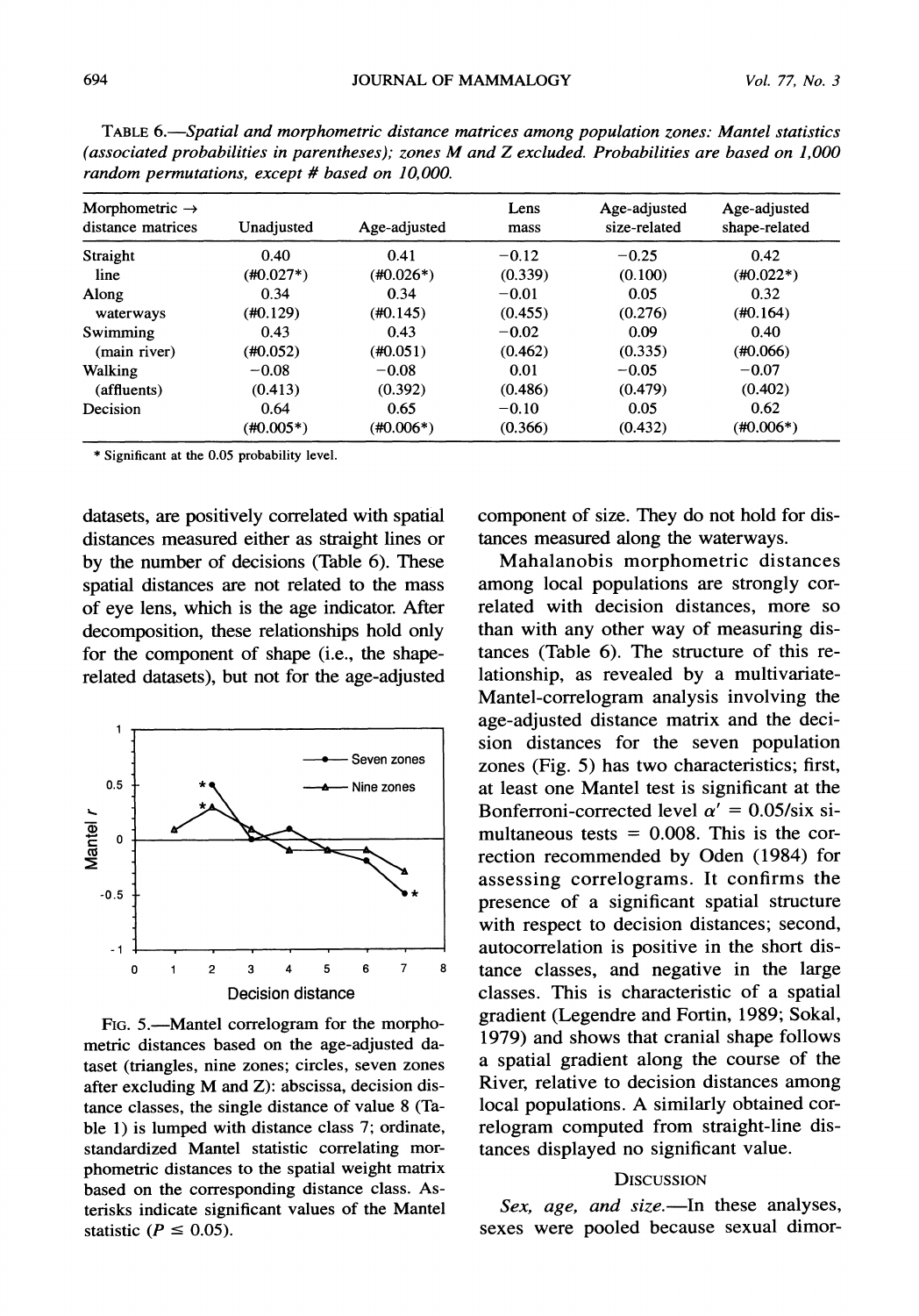**phism was clearly not significant (Appendix I). Although some authors found differences in cranial measurements between male and female muskrats, they reported them to be weak and to concern mostly the general factor of size (Ruprecht, 1974; Sather, 1956). For example, Pankakoski and Nurmi (1986) found that in muskrats from Finland, the skulls of males averaged 1.5% larger than those of females. Other authors found no differences (Pietsch, 1970). The appropriateness of pooling sexes is corroborated by the lack of heterogeneity of sex ratios among local populations in the present study. It is hard to imagine how sexual dimorphism per se could induce a morphometric differentiation among local populations, in the absence of heterogeneous sex ratios.** 

**Our analyses revealed size differences among local populations, part of which may be attributable to age. Thus, it appeared necessary to control this source of variation. The usefulness of adjusting craniometric variables to constant age to remove allometric influences of aging has been recognized by Pankakoski and Nurmi (1986) in their study of morphological differentiation among populations of muskrats in Finland.** 

**We distinguished components related respectively to age, size, and shape. These labels may be unduly emphatic. It was implicitly assumed that mass of eye lens is only related to age, not to age-adjusted size. Data in support of this hypothesis are weak in general (Pucek and Lowe, 1975) and absent for muskrats. It also was assumed that the first principal component (of either the unadjusted, or the age-adjusted data) is only related to size, and the subsequent ones only to shape (Appendix I). Indeed, the first principal component of the age-adjusted data had the profile of a size axis, with all loadings positive and about equal (except for length of maxillary toothrow and length of mandibular toothrow, see Appendix I). The second and third principal components were left unchanged after applying the**  **shearing technique (Bookstein et al., 1985), so they could be considered reasonably free from size-related influence. Most importantly, all components that we labelled agerelated or size-related, were unrelated to the gradient of morphometric differentiation observed in this study.** 

**The three datasets involving variation in shape of skull (unadjusted, age-adjusted, and age-adjusted, shape-related datasets) yield a similar spatial pattern of variation related primarily to decision distances among local populations, whereas the age structure, represented by the mass of eye lens, as well as the age-adjusted, size-related distances, varied independently from this pattern. As shown in Appendix I, killing of muskrats by landowners possibly affected the age structure of the local populations. Landowners were asked to refrain from trapping muskrats during the course of this study, but all of them did not comply with this request. Hence, while the three datasets describing shape of skull follow a similar spatial pattern of variation, the set of craniometric measures adjusted to constant mass of eye lens (age-adjusted distances) probably represents best the characteristics of the skull; it involves the least distortion of the data, while eliminating the potentially confounding effects of age.** 

**Model of isolation by distance along corridors.-In the only other study dealing with morphometric differentiation of closely neighboring local populations of muskrats, Pankakoski and Nurmi (1986) reported a rather small degree of differentiation (mainly in size) among subpopulations of muskrats in Finland separated from one another by 1-10 km. In the present study, populations separated by 1.5-7 km present clearly differentiated shapes of skull. We have shown that the morphometric differentiation based on the age-adjusted component is not random, but structured as a recognizable spatial pattern, as demonstrated by Mantel tests and correlogram analysis. The same holds true for the unadjusted and the age-adjusted, shape-related distanc-**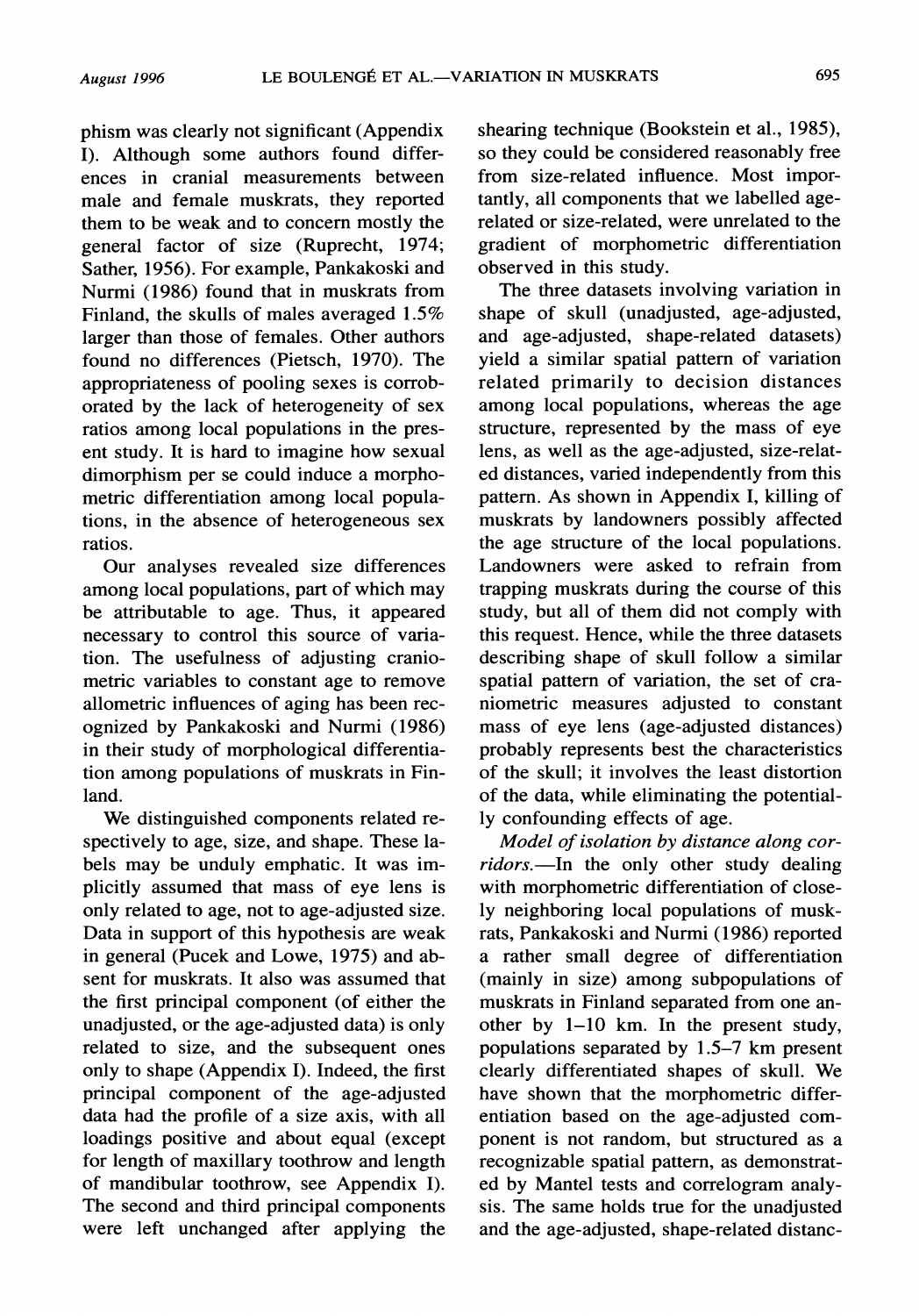| Distance<br>matrices     |                            | Straight<br>line    | Along<br>water-<br>ways | Swim-<br>ming<br>(main<br>river) | Walking<br>(affluents)      | Decision            | Age-<br>adjusted    |
|--------------------------|----------------------------|---------------------|-------------------------|----------------------------------|-----------------------------|---------------------|---------------------|
| Straight                 |                            |                     | 0.46                    | 0.54                             | $-0.01$                     | 0.60                | 0.41                |
| line<br>Along            | Age-adjusted $\rightarrow$ | 0.38                | $(0.029*)$              | $(0.018*)$<br>0.93               | (0.490)<br>0.53             | $(0.003*)$<br>0.89  | $(H0.026*)$<br>0.34 |
| waterways                |                            | (0.053)             |                         | $(0.002*)$                       | $(0.029*)$                  | $(0.001*)$          | (H0.145)            |
| Swimming<br>(main river) | Age-adjusted $\rightarrow$ | 0.45<br>$(0.025*)$  |                         |                                  | 0.18<br>(0.285)             | 0.92<br>$(0.002*)$  | 0.43<br>(H0.051)    |
| Walking<br>(affluents)   | Age-adjusted $\rightarrow$ | 0.03<br>(0.447)     |                         |                                  |                             | 0.27<br>(0.156)     | $-0.08$<br>(0.392)  |
| Decision                 | Age-adjusted $\rightarrow$ | 0.49<br>$(H0.018*)$ |                         |                                  |                             |                     | 0.65<br>$(H0.006*)$ |
| Age-adjusted             | Decision $\rightarrow$     | 0.03<br>(H0.455)    |                         |                                  | Straight line $\rightarrow$ | 0.55<br>$(H0.010*)$ |                     |

**TABLE 7.-Spatial and morphometric distance matrices among population zones: Mantel statistics (associated probabilities in parentheses); zones M and Z excluded. Above the diagonal, simple Mantel tests; below, partial Mantel tests. For partial Mantel tests, the matrix controlled for is stated on left of result. Probabilities are based on 1,000 random permutations, except # based on 10,000.** 

**\* Significant at the 0.05 probability level.** 

**es. This pattern is more closely related to the decision distances than to the straightline distances among population zones (Tables 6 and 7). Further evidence is the fact that all 10 predictions derived from the model of isolation by distance along corridors, in terms of values of the Mantel and partial-Mantel statistics, are supported by these data (Table 8).** 

**The correlogram in Fig. 5 has the gra-**

TABLE 8.—Checking the 10 predictions of the **isolation-by-distance-along-corridors model; A = straight-line distances, B = decision distances, and C = morphometric (age-adjusted) distances.** 

| <b>Predictions</b><br>of model                                    | Relations as observed in<br>Tables 6–7   |  |  |  |
|-------------------------------------------------------------------|------------------------------------------|--|--|--|
| $AR \times BC \approx AC$                                         | $[0.60 \times 0.65 = 0.39] \approx 0.41$ |  |  |  |
| $ AB  \geq  AC $                                                  | 0.60 > 0.41                              |  |  |  |
| $ BC  \geq  AC $                                                  | 0.64 > 0.41                              |  |  |  |
| $AB \neq 0$                                                       | $AB = 0.60*$                             |  |  |  |
| $BC \neq 0$                                                       | $BC = 0.65*$                             |  |  |  |
| $AB \cdot C \neq 0$                                               | $AB \cdot C = 0.49*$                     |  |  |  |
| $BCA \neq 0$                                                      | $BC \cdot A = 0.55^*$                    |  |  |  |
| $AC \cdot B = 0$                                                  | $AC \cdot B = 0.03$ ns                   |  |  |  |
| $ AB \cdot C  \leq  AB $                                          | 0.49 < 0.60                              |  |  |  |
| $ BC \cdot A  \leq  BC $                                          | 0.55 < 0.65                              |  |  |  |
| * Significant at the 0.05 probability level; ns, non-significant. |                                          |  |  |  |

**dient shape predicted by the isolation-bydistance model, except for the expected return to negligible correlations at distances larger than the dispersal capabilities of the species (Sokal and Wartenberg, 1983). This is because our study area is small and easily crossed in a matter of days by dispersing muskrats; thus, the expected return to negligible correlations is not observed.** 

**We have excluded zones M and Z from the spatial analysis on the grounds of higher spatial connectedness between these zones, and of M with the upper part of zone C. A correlogram based on all nine zones (triangles in Fig. 5) displays a gradient in shape similar to the one calculated for seven zones (circles in Fig. 5), but the Mantel statistics for the extreme classes of decision distance are not as large. Also, it may be argued that, if zone M may be entered by muskrats crossing straight from upper zone C, then the reverse possibility also exists. A correlogram based on six zones, excluding zone C, has exactly the same shape as with seven zones, with even higher correlations observed for the extreme distance**  classes (class 2,  $r = 0.53$ ; class 7,  $r =$ **-0.55), but lesser significance due to the**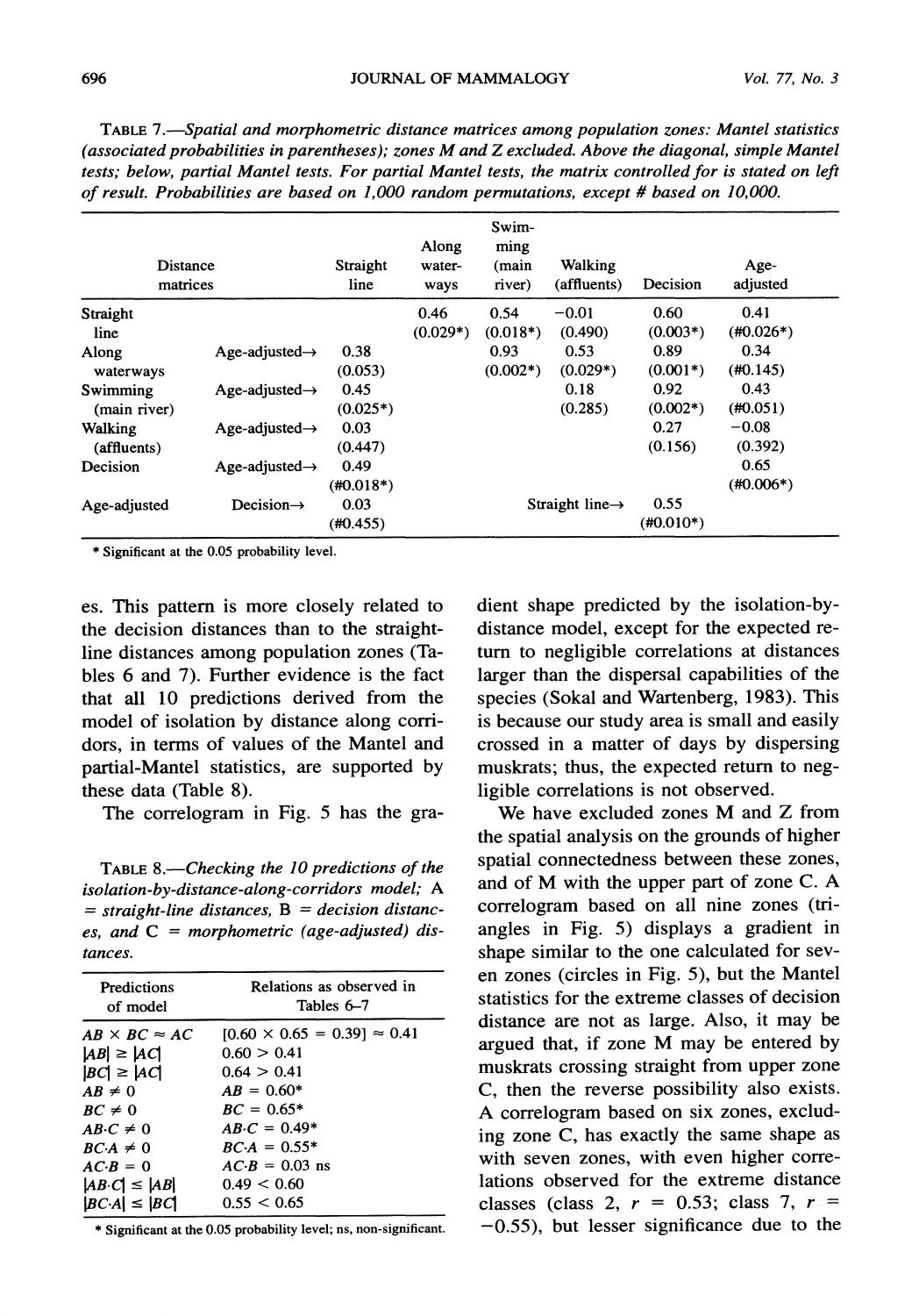**smaller number of data values when only six zones are retained. The spatial gradient of morphometry in relation to decision distances thus remains apparent. This is in spite of the paucity of data when only six zones are retained, and despite distortions from the assumptions of the model when all nine zones are retained.** 

**Considering our hypothesis of isolation by distance along corridors, the rather small amount of morphometric differentiation found by Pankakoski and Nurmi (1986) among subpopulations in Lake Lohja in Finland may be accounted for by a higher degree of connectedness among population zones in their area. Patton and Feder (1981) noticed that high connectedness may increase within-population heterogeneity. This may have allowed the muskrats to intermingle more freely, or at least spatially more at random in Lake Lohja, than in the La Houille River area, where barriers induced the formation of a morphometric cline along the course of the River.** 

**If the morphometric gradient were more closely related to dispersal distance along waterways than to straight-line distance, the observed morphometric differentiation of local populations of muskrats would be expected to be strongly correlated with total distance along the waterways. It is interesting that we only observe a weak correlation. This may be due to the opposite effects of its two components, namely walking and swimming distances. Indeed, the correlation of morphometric differentiation with walking distances is insignificant (r = -0.08; Table 6), whereas it is positive with**  swimming distances  $(r = 0.43)$ . This sug**gests that the barriers to dispersal of muskrats are not of a physical nature, as are the obstacles encountered by a dispersing muskrat along affluent tributaries (walking distances), but are rather of a social nature, e.g., related to territoriality (Chesser, 1983) of the animals installed along the main course of the River. But the latter speculation is based on weak evidence. The existence of a morphometric gradient as im-** **plied by our model of isolation by distance along corridors seems well founded. However, the nature of the barriers provoking this isolation, the intensity of which is related to the decision distances, remains to be confirmed. Future studies should disentangle the respective influences of social and environmental barriers on gene exchange, especially in view of the ever-increasing fragmentation of habitats left available to our fauna under the pressure of human activities (Bauchau and Le Bouleng6, 1991).** 

**The present study has contributed two important results. We have shown local morphometric variation to occur at a much finer spatial scale than was known for muskrats, thus confirming the existence of local patterns of differentiation even in this highly mobile mammal. Further, a microgeographic gradient also was found in the skull morphometry of local populations, running along the waterways that are preferential dispersal routes for this rodent. This gradient is measurable in terms of the number of decisions that muskrats have to make at confluences of rivers when moving from one population zone to another. Spatially restricted gene exchange is a parsimonious candidate mechanism to explain this variation.** 

### **ACKNOWLEDGMENTS**

**P. Berthet and V. Bauchau participated in stimulating discussions, gave us valuable advice, and critically read early versions of the manuscript. Comments of E. Pankakoski on a first version of the manuscript, and a fruitful exchange with E L. Bookstein, as well as deep and controversial discussions with G. Gerard, greatly ameliorated the quality of the final version. The IRSIA (Institut pour l'encouragement de la recherche scientifique dans l'industrie et l'agriculture) supported part of this research. Finally, vis**its to Montréal (E. Le Boulengé) and to Lou**vain-la-Neuve (P. Legendre) were sponsored by**  an exchange program between Québec and the **Communaut6 frangaise de Belgique and, for E. Le Bouleng6, by the Fonds National pour la Recherche Scientifique de Belgique.**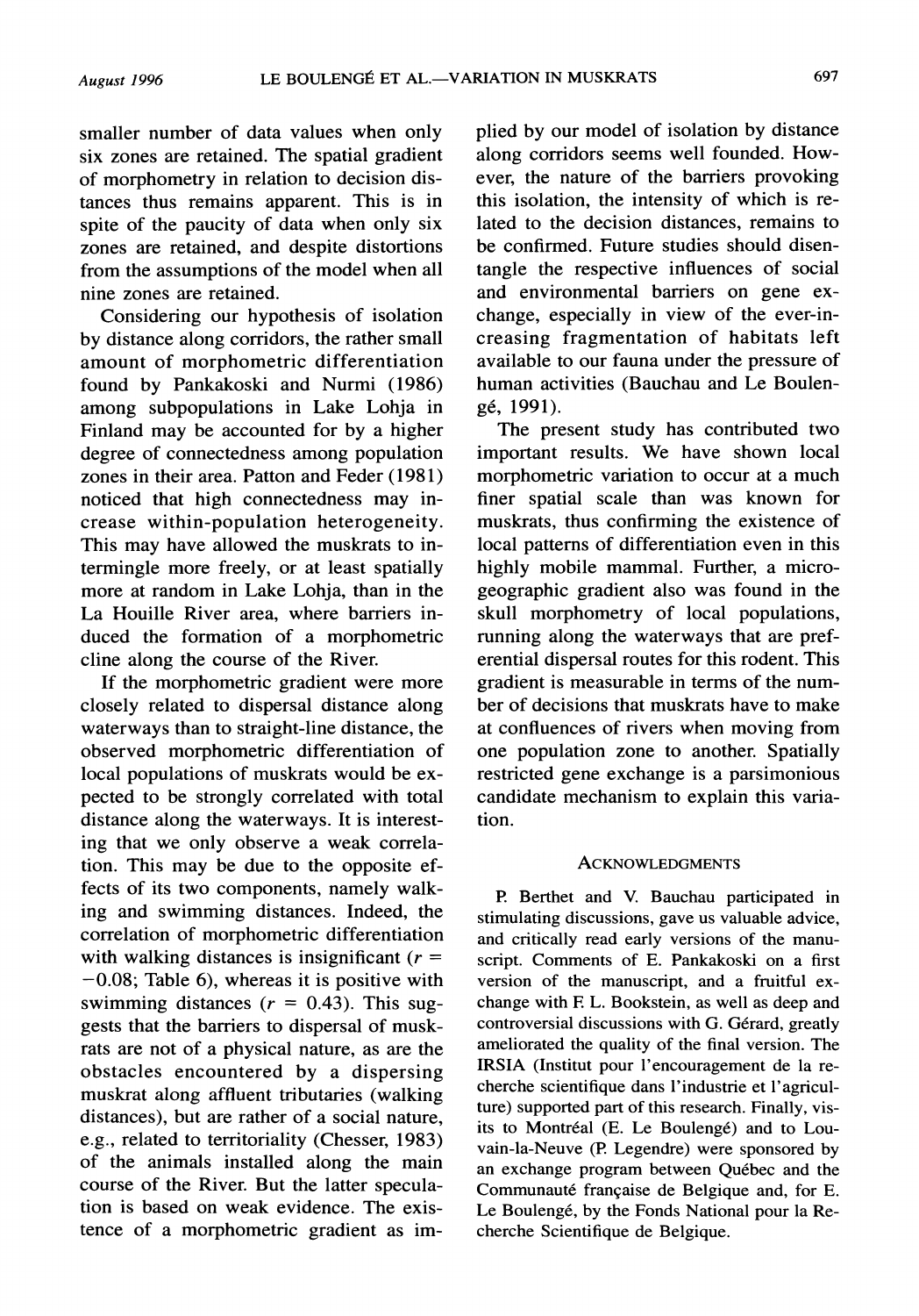### **LITERATURE CITED**

- **ADAMCZEWSKA-ANDRZEJEWSKA, K. 1973. Growth, variations and age criteria in Apodemus agrarius (Pallas, 1771). Acta Theriologica, 18:353-394.**
- **ANONYMOUS. 1972. Atlas de Belgique (1950-1972). Comit6 National de G6ographie, Palais des Acad6 mies, Bruxelles, Belgium, 52 pp.**
- **ATCHLEY, W. R. 1983. Some genetic aspects of morphometric variation. Pp. 346-363, in Numerical taxonomy (J. Felsenstein, ed.). NATO Advanced Studies Institutes Series G, Springer-Verlag, Berlin, Germany, 1:1-644.**
- **BAKER, A. J., R. L. PETERSON, J. L. EGER, AND T. H. MANNING. 1978. Statistical analysis of geographic variation in the skull of the Arctic hare (Lepus arcticus). Canadian Journal of Zoology, 56:2067-2082.**
- **BAUCHAU, V. 1988. Non metrical variation in wild mammals: a bibliography. Journal of Zoology (London), 18:195-200.**
- **BAUCHAU, V., AND E. LE BOULENGE. 1991. Population biology of woodland rodents in a patchy landscape. Pp. 275-283, in Le rongeur et l'espace (M. Le Berre and L. Le Guelte, eds.). R. Chabaud, Paris, France, 326 pp.**
- **BERRY, R. J. 1986. Genetics of insular populations of mammals, with particular reference to differentiation and founder effects in British small mammals. Biological Journal of the Linnean Society, 28:205-230.**
- **BOOKSTEIN, E L., B. CHERNOFF, R. L. ELDER, J. M. HUMPHRIES, G. R. SMITH, AND R. E. STRAUSS. 1985. Morphometrics in evolutionary biology. Special Publication, The Academy of Natural Sciences of Philadelphia, 15:1-277.**
- **BOWEN, B. S. 1982. Temporal dynamic of microgeographic structure of genetic variation in Microtus californicus. Journal of Mammalogy, 63:625-638.** 
	- **BOYCE, M. S. 1978. Climatic variability and body size variation in the muskrat (Ondatra zibethicus) of North America. Oecologia (Berlin), 36:1-19.**
	- **CALEY, M. J. 1987. Dispersal and inbreeding avoidance in muskrats. Animal Behaviour, 35:225-233.**
- **CHESSER, R. K. 1983. Genetic variability within and among populations of the black-tailed prairie dog. Evolution, 37:320-331.**
- **CHEVERUD, J. M. 1982. Phenotypic, genetic, and environmental morphological integration in the cranium. Evolution, 36:499-516.**
- **→ DILLON, J. 1984. Geographic distance, environmental difference, and divergence between isolated populations. Systematic Zoology, 33:69-82.** 
	- DUVIGNEAUD, J. 1972. Flore et végétation d'une vallée ardennaise. La vallée de la Houille, de Felenne à **Vencimont (province de Namur, Belgique). Les Naturalistes Belges, 53:449-463.**
- **EHRLICH, P. R., AND P A. RAVEN. 1969. Differentiation of populations. Science, 165:1228-1232.**
- **ERRINGTON, P. L. 1940. Natural restocking of muskratvacant habitat. The Journal of Wildlife Management, 4:173-185.** 
	- **1963. Muskrat populations. Iowa State University Press, Ames, 665 pp.**
	- **FESTING, M. 1972. Mouse strain identification. Nature, 238:351-352.**
	- **FLURY, B., AND H. RIEDWYL. 1988. Multivariate sta-**

**tistics: a practical approach. Chapman & Hall, London, United Kingdom, 296 pp.** 

- **GOULD, S. J., AND R. E JOHNSTON. 1972. Geographic variation. Annual Review of Ecology and Systematics, 3:457-498.** 
	- **JACKSON, D. A., AND K. M. SOMERS. 1989. Are probability estimates from the permutation model of Mantel's test stable? Canadian Journal of Zoology, 67:766-769.**
- **JOLICOEUR, P. 1963. The multivariate generalization of the allometric equation. Biometrics, 19:497-499.** 
	- **JONES, J. S., R. K. SELANDER, AND G. D. SCHNELL. 1980. Patterns of morphological and molecular polymorphism in the land snail Cepaea nemoralis. Biological Journal of the Linnean Society, 14:359- 387.**
	- **KREBS, C. J., AND J. H. MYERS. 1974. Population cycles in small mammals. Advances in Ecological Research, 8:267-399.**
	- **LEAMY, L. 1984. Morphometric studies in inbred and hybrid house mice. V. Directional and fluctuating asymmetry. The American Naturalist, 123:579-593.**
	- **LE BOULENGt, E. 1974. Etude 6cologique d'une population d'ondatras (Ondatra zibethicus, L.). Ph.D. dissert., Universit6 Catholique de Louvain, Louvain, Belgium, 288 pp.**
	- **.1977. Two ageing methods for muskrats: live or dead animals. Acta Theriologica, 22:509-520.**
	- LE BOULENGÉ, E., AND P. Y. LE BOULENGÉ-NGUYEN. **1981. Ecological study of a muskrat population. Acta Theriologica, 26:47-82.**
- **LEGENDRE, P. 1993. Spatial autocorrelation: trouble or new paradigm? Ecology, 74:1659-1673.** 
	- **LEGENDRE, P., AND M.-J. FORTIN. 1989. Spatial pattern and ecological analysis. Vegetatio, 80:107-138.**
	- **LEGENDRE, P., AND M. TROUSSELLIER. 1988. Aquatic heterotrophic bacteria: modeling in the presence of spatial autocorrelation. Limnology-Oceanography, 33:1055-1067.**
	- **LEGENDRE, P., AND A. VAUDOR. 1991. The R package:**  multidimensional analysis, spatial analysis. Départ**ment de Sciences Biologiques, Universite de Mon**tréal, Québec, 142 pp.
	- **MALLACH, N. 1971. Markierungsversuche zur Analyse des Aktionsraum und der Ortbewegungen des Bis**ams (Ondatra zibethica L.). Anzeiger für Schädling**skunde und Pflanzenschutz, 44:129-136.**
	- **MANTEL, N. 1967. The detection of disease clustering and a generalized regression approach. Cancer Research, 27:209-220.**
	- **MIHOK, S., AND W. A. FULLER. 1981. Morphometric variation in Clethrionomys gapperi: are all voles created equal? Canadian Journal of Zoology, 59:2275- 2283.**
- **MILLER, R. G. JR. 1977. Developments in multiple comparisons. Journal of the American Statistical Association, 72:779-788.** 
	- **ODEN, N. L. 1984. Assessing the significance of a spatial correlogram. Geographical Analysis, 16:1- 16.**
	- **PANKAKOSKI, E. 1983. Morphological variation and population structure of Finnish muskrats, Ondatra zibethica (L.). Annales Zoologici Fennici, 20:207- 222.**
	- PANKAKOSKI, E., AND K. NURMI. 1986. Skull mor-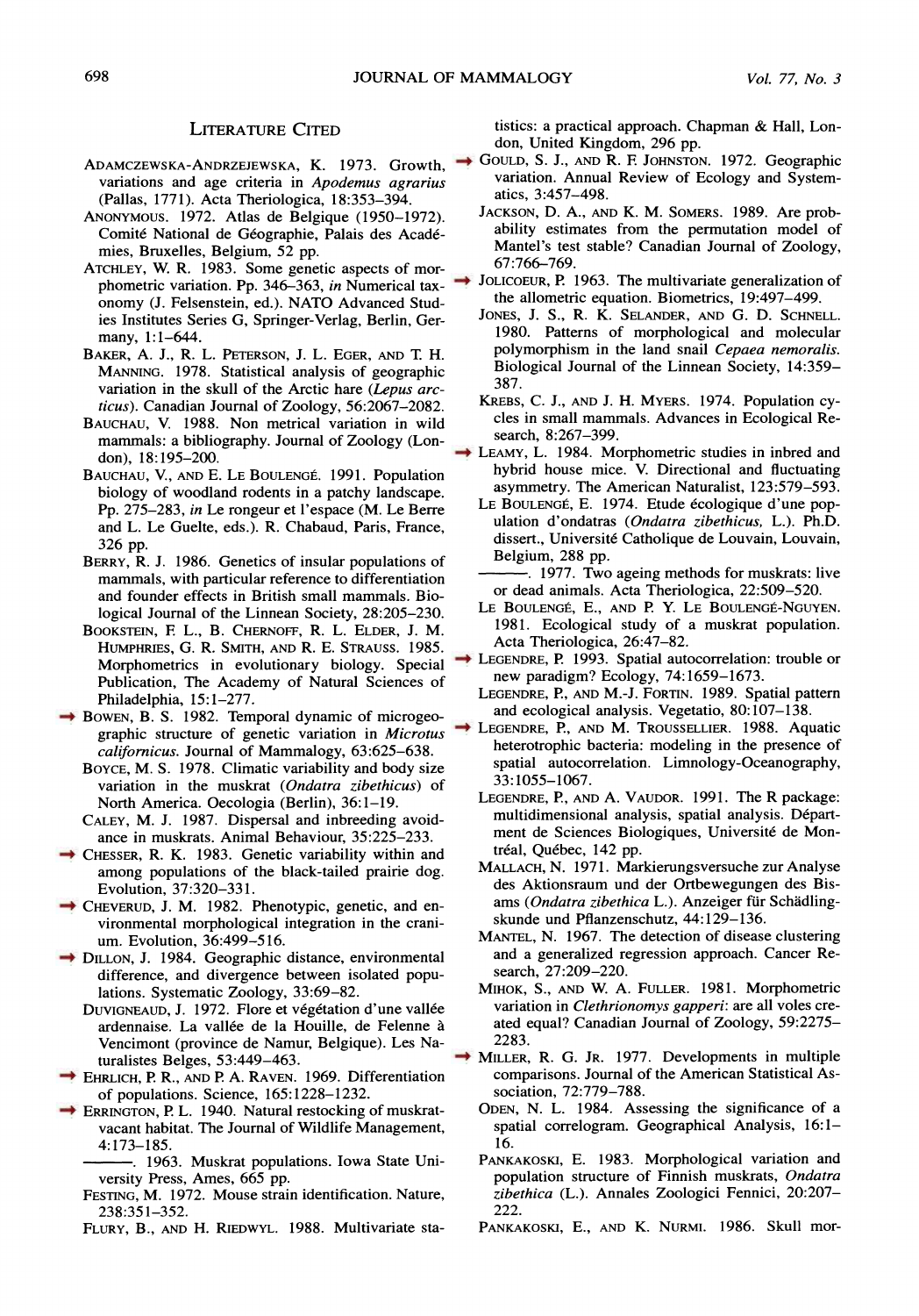**age differences and sexual dimorphism. Annales Zoologici Fennici, 23:1-32.** 

- **genetic heterogeneity in pocket gophers: non-random breeding and drift. Evolution, 35:912-920.** 
	- **PIETSCH, M. 1970. Vergleichende Untersuchungen an**  Schädeln nordamerikanischer und europäischer Bis**amratten (Ondatra zibethicus L. 1766). Zeitschrift ffir Saugetierkunde, 35:257-288.**
	- **PUCEK, Z., AND V. P W. LOWE. 1975. Age criteria in small mammals. Pp. 55-72, in Small mammals, their productivity and population dynamics (F B. Golley, K. Petrusewicz, and L. Ryszkowski, eds.). International Biological Programme, Cambridge University Press, New York, 5:1-451.**
- **ROHLF, E J., AND G. D. SCHNELL. 1971. An investigation of the isolation-by-distance model. The American Naturalist, 105:295-324.** 
	- **RUPRECHT, A. L. 1974. Craniometric variations in central European populations of Ondatra zibethicus (Linnaeus, 1766). Acta Theriologica, 19:463-507.**
	- **SAS INSTITUTE, INC. 1989. SAS/STAT user's guide, version 6, fourth ed. SAS Institute, Inc., Cary, North Carolina, 1:1-943, 2:1-846.**
- **SATHER, J. H. 1956. Skull dimensions of the Great Plains muskrat, Ondatra zibethicus cinnamominus. Journal of Mammalogy, 37:501-505.** 
	- **SIKORSKI, M. D., AND A. D. BERNSHTEIN. 1984. Geographical and intrapopulation divergence in Clethrionomys glareolus. Acta Theriologica, 29:219-230.**
	- SIMAR, L. 1980. Approaches descriptives I: métriques **de discrimination. Pp. 49-67, in Analyse discriminante (L. Bragard, J. F Richard, and L. Simar, eds.).**  Série recyclage en statistique, 4. Comité de Statistique, Université catholique de Louvain, Louvain-la-**Neuve, Belgium, 210 pp.**
- **SMITH M. F., AND J. L. PATTON. 1984. Dynamics of morphological differentiation: temporal impact of gene flow in pocket gopher populations. Evolution, 38:1079-1087.** 
	- **SMITH, M. H., M. N. MANLOVE, AND J. JOULE. 1978. Spatial and temporal dynamics of the genetic organization of small mammal populations. Pp. 99-113, in Populations of small mammals under natural con**ditions (D. P. Snyder, ed.). Special Publication Se**ries, Pymatuning Laboratory of Ecology, University of Pittsburgh, 5:1-237.**
- **SMOUSE, P. E., J. C. LONG, AND R. R. SOKAL. 1986. Multiple regression and correlation extensions of the Mantel test of matrix correspondence. Systematic Zoology, 35:627-632.** 
	- **SOKAL, R. R. 1979. Ecological parameters inferred from spatial correlograms. Pp. 167-196, in Contemporary quantitative ecology and related ecometrics (G. P. Patil and M. L. Rosenzweig, eds.). Statistical Ecology Series, International Co-operative Publication House, Fairland, Maryland, 12:1-695.**
	- **SOKAL, R. R., AND D. E. WARTENBERG. 1983. A test of spatial autocorrelation using an isolation-by-distance model. Genetics, 105:219-237.**
- **SOKAL, R. R., N. L. ODEN, AND J. S. E BARKER. 1987. Spatial structure in Drosophila buzzatii populations: simple and 2-dimensional spatial autocorrelation. The American Naturalist, 129:122-142.**
- phology of Finnish muskrats: geographic variation,  $\rightarrow$  SOMERS, K. M. 1989. Allometry, isometry and shape **in principal components analysis. Systematic Zoology, 38:169-173.**
- **PATTON, J. L., AND J. H. FEDER. 1981. Microspatial → STRANEY, D. O., AND J. L. PATTON. 1980. Phylogenetic and environmental determinants of geographic variation of the pocket mouse Perognathus goldmani Osgood. Evolution, 34:888-903.** 
	- **THORPE, R. S. 1983. A review of the numerical methods for recognising and analysing racial differentiation. Pp. 404-423, in Numerical taxonomy (J. Felsenstein, ed.). NATO Advanced Study Institutes Series G, Springer-Verlag, Berlin, Germany, 1:1-644.**
	- **TOLLIVER, D. K., J. R. CHOATE, D. W. KAUFMAN, AND G. A. KAUFMAN. 1987. Microgeographic variation of morphometric and electrophoretic characters in Peromyscus leucopus. The American Midland Naturalist, 117:420-427.** 
		- VINCENT, J.-P., AND J.-P. QUÉRÉ. 1972. Quelques don**n6es sur la reproduction et sur la dynamique des populations du rat musqu6 Ondatra zibethica L. dans le nord de la France. Annales de Zoologie-Ecologie Animale, 4:395-415.**
		- **WRIGHT, S. 1943. Isolation by distance. Genetics, 28: 114-138.**

**Submitted 26 October 1992, Accepted 6 September 1995.** 

**Associate Editor was Karen McBee.** 

#### **APPENDIX I**

Sex as a potential confounding factor.-**Males and females did not display significant differences in the 10 craniometric measurements, taken either together (MANOVA Wilks'**  statistic = 0.90,  $F = 1.54$ ,  $d.f. = 10$ , 132,  $P =$ **0.13) or separately (only length of braincase ap**proached significance,  $F = 3.79$ ,  $d.f. = 1, 141$ , **P = 0.054). The comparison still failed to reveal sexual dimorphism after controlling for age (craniometric values adjusted to constant lens mass) and for zone effects (zone average subtracted from each age-adjusted value); MANOVA test was not significant, only length of braincase was**  significantly different,  $F = 5.10$ ,  $df = 1$ , 141,  $P = 0.03$ . Finally, in a comparison limited to the **subsample of adult individuals (15 males and 10 females with an estimated age >8 months), the MANOVA test also remained non-significant (Wilks' statistic = 0.63,**  $F = 0.82$ **,**  $df = 10$ **, 14,**  $B = 0.63$ **, while only locate of monillary to the**  $P = 0.6$ ), while only length of maxillary tooth**row showed a significant univariate difference**   $(F = 7.69, d.f. = 1, 23, P = 0.01)$ , the average **for males being only 4% larger than for females. The sex ratio (Table 1) also can be considered**  homogeneous across zones ( $\chi^2$  = 4.5, *d.f.* = 8,  $P = 0.8$ ). So, there is no indication of any sex**induced morphometric variability.**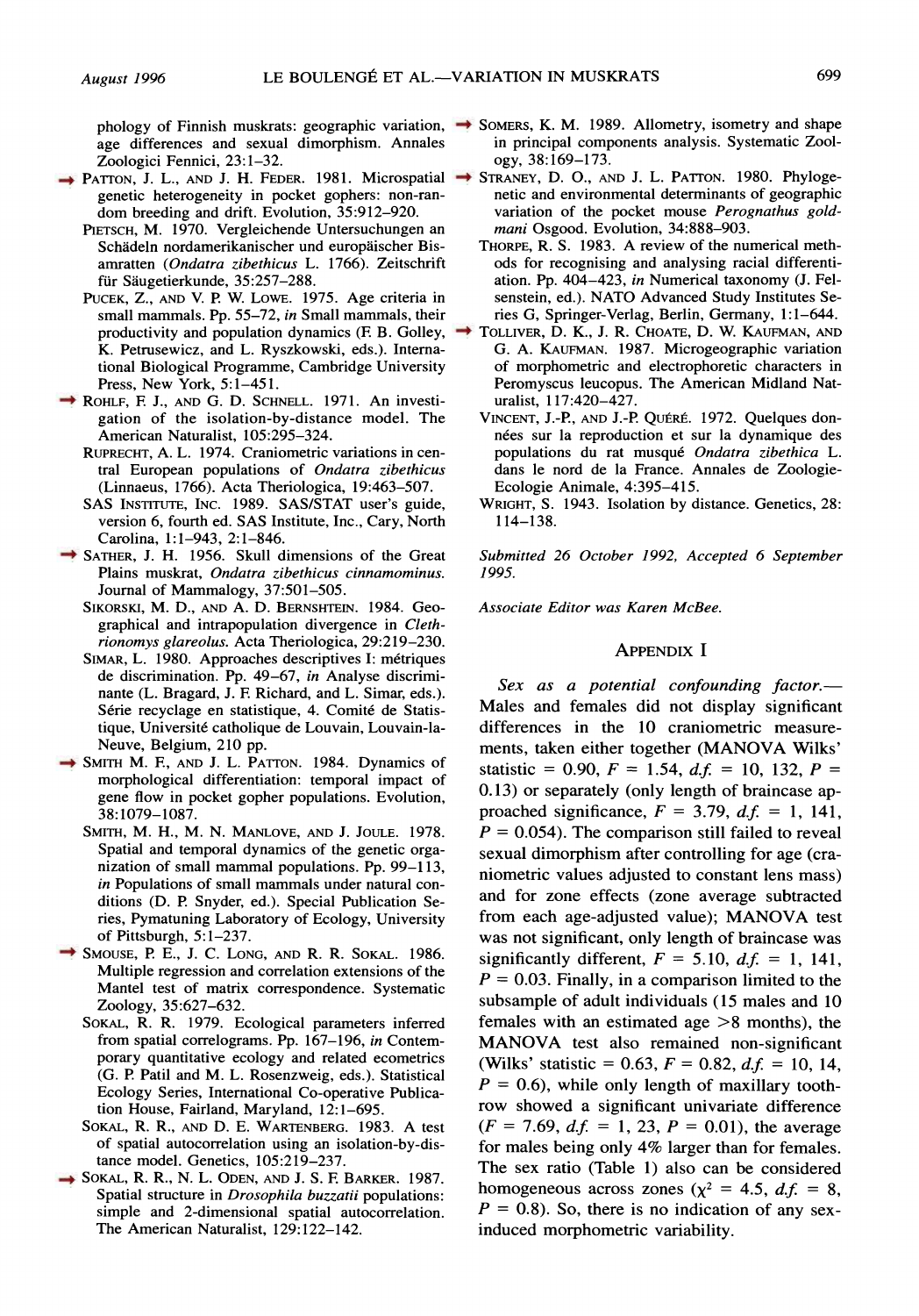**Age and size as potential confounding fac**tors.—Age composition of the populations un**der study at least partly depended upon the skill in destroying muskrats by pond owners. Any influence of age upon morphometry could thus result in an artificial differentiation. Contrary to gender, age usually is not known, but must be estimated on the basis of some measured variable(s). It is not a categorical variable, and should be treated as a covariate. In mammals, age exerts a strong and usually nonlinear influence on the size of individuals; moreover, its influence on phenotypic traits may be complicated by allometric growth of certain parts of the body (Jolicoeur, 1963). Thus, it is important to separate components of size and shape when studying sources of differentiation among local populations. This complex problem has motivated a large amount of research (e.g., Bookstein et al., 1985; Flury and Riedwyl, 1988; Somers, 1989; Thorpe, 1983).** 

**A simple way to eliminate spurious differentiation induced by the age structure would be to restrict the analyses to adults, but this would have drastically reduced the size of our sample. Generally, populations of muskrats consist of ca. 20% of adults in autumn (Errington, 1963; Le Bouleng6 and Le Bouleng&-Nguyen, 1981), and this was true in our sample. A less-wasteful way consists of removing the age-induced variation in size. All craniometric measurements except length of maxillary toothrow, interorbital constriction, and length of mandibular toothrow, were positively correlated with mass of eye lens. The latter variable is an excellent indicator of age in muskrats (Le Bouleng6, 1977; Vincent**  and Quéré, 1972), as well as in many other ro-<br>dants (Pugek and Lowe, 1975), Its growth may **dents (Pucek and Lowe, 1975). Its growth may depend on external factors (e.g., environment during youth-Le Bouleng6, 1977; season of birth-Adamczewska-Andrzejewska, 1973), but this dependence is much smaller than for other morphometric traits (Pucek and Lowe, 1975).** 

**Two possible approaches are available to express and remove age-related variation. Both are based on allometric-growth equations; taking logarithms of the morphometric variables then allows use of linear models (Bookstein et al., 1985; Jolicoeur, 1963; Thorpe, 1983). One as**sumes either 1) that some characteristic(s) en**tirely reflect(s) age-related variation, as is suggested for mass of eye lens, or 2) that no particular characteristic has such a privileged quality.**  **Under the first assumption, removing the effect of age amounts to adjusting the morphometric variables to a constant value of the privileged indicator of age (regression approach). In the second case, it must be assumed that age affects general size; a combination of the morphometric variables representing general size must be constructed, and the morphometric variables must be adjusted to a constant value of this general size component (factorial approach; e.g., Bookstein et al., 1985). The technical steps of data manipulation are outlined below and shown in Fig. 3.** 

1. Regression approach.—The 10 log<sub>e</sub>-trans**formed craniometric variables were regressed**  against mass of eye lens (log<sub>e</sub>) within each local **population, with the constraint that the slope parameter be the same across populations. Using these regressions, all craniometric variables were adjusted to constant mass of eye lens,**  taken as the overall mean calculated on the  $log_e$ **transformed values for the 144 individuals. This corresponded to an age of 193 days, according to the growth curve for this region given in Le Bouleng6 (1977). All relationships were reasonably linear, and all craniometric variables were positively correlated with mass of eye lens (seven of them significantly so). The constraint of a common slope was imposed despite significant (but slight) heterogeneity of slopes for five variables, to avoid arbitrary differences among zones in the adjusted values depending on the value chosen as constant mass of eye lens (as usual in covariance analysis; e.g., Thorpe, 1983). Technically, the set of 10 craniometric variables adjusted to constant mass of eye lens, labelled "age-adjusted" in the text and in Fig.**  3, was obtained by applying to the  $log_e$ -trans**formed data the following linear transformation:** 

$$
Y_{ijk}^* = Y_{ijk} - b_k(x_{ij} - \bar{x})
$$
  
(k = 1, ..., 10 craniometric variables)

where  $Y_{ijk}$  is the value of the k-th  $log_e$ -transformed craniometric variable and  $x_{ij}$  is  $\log_e$ -mass of eye lens for individual *j* from zone *i*;  $Y_{ijk}^*$  is that value adjusted to the mean log<sub>e</sub>-mass of eye lens  $\bar{x}$ ; the slope  $b_k$  is the weighted average over zones, of slopes  $b_{ik}$  is the weighted diverge over **in zones.** 

2. Factorial approach.- A principal-compo**nent analysis (PCA) was applied to the pooled within-zone covariance matrix (Thorpe, 1983) of the 11 unadjusted (but loge-transformed) mor-**